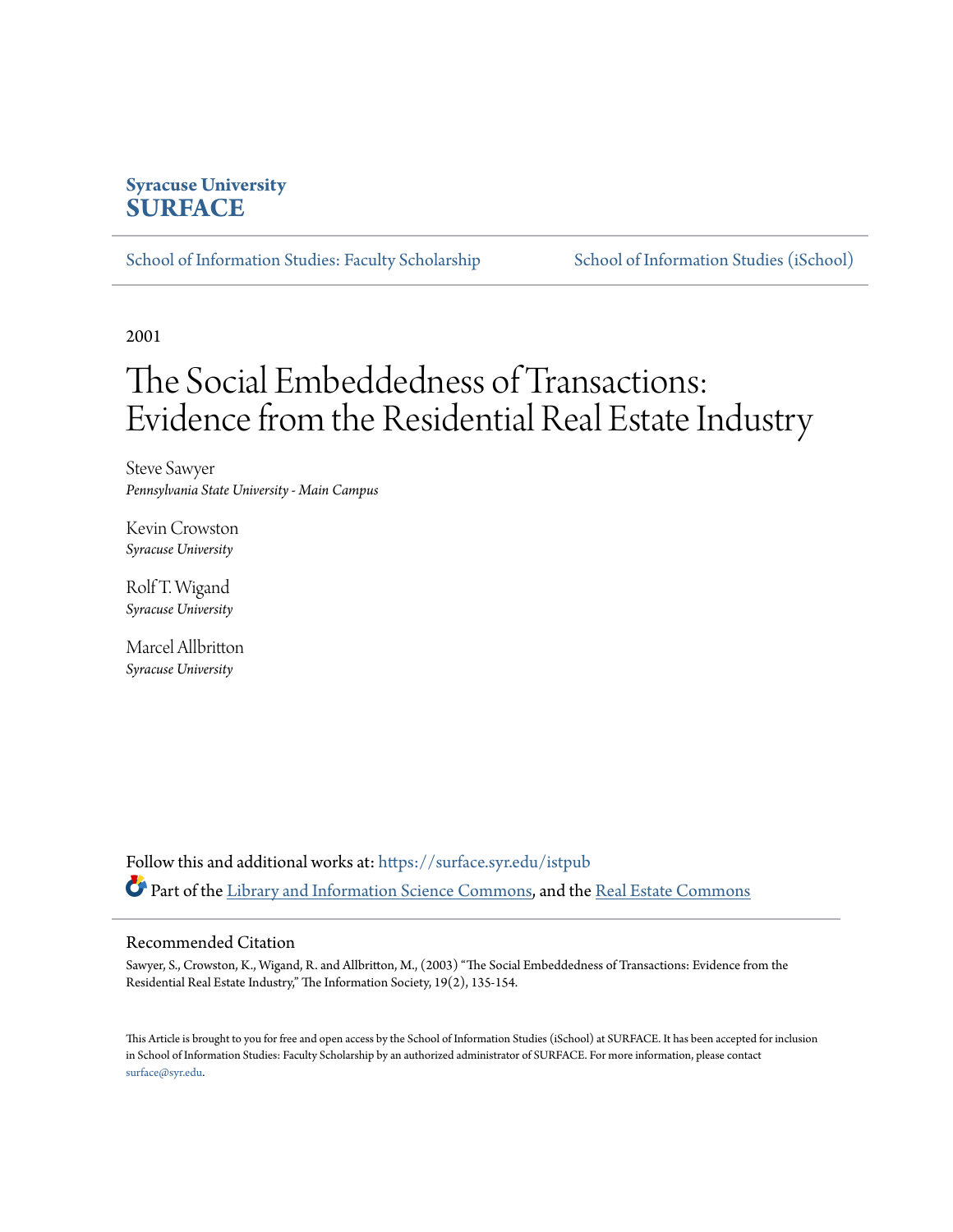Retis.v6 as of 14 June 2001 13,552 words, inclusive

# **The Social Embeddedness of Transactions: Evidence from the Residential Real Estate Industry**

**Steve Sawyer**

[sawyer@ist.psu.edu](mailto:sawyer@ist.psu.edu) Telephone: +1.814.865.4450 Fax: +1.814.865.5604

School of Information Sciences and Technology The Pennsylvania State University 513 Rider I Building, 120 S. Burrowes St. State College, PA 16801

> **Kevin Crowston** [crowston@syr.edu](mailto:crowston@syr.edu) Telephone: +1.315.443.1676

> **Rolf T. Wigand** [rwigand@syr.edu](mailto:rwigand@syr.edu) Telephone: +1.315.443.5608

**Marcel Allbritton** [mmallbri@syr.edu](mailto:mmallbri@syr.edu) Telephone: +1.315.443.2911

School of Information Studies Syracuse University 4-206 Center for Science and Technology Syracuse, NY 13210–4100 Fax: +1.315.443.5806

Under second review at *The Information Society* Please do not cite or quote without the permission of all authors.

This work has been funded in part by IIS Grant 97-32799 and IIS-0000178 from the National Science Foundation and support from the Office of the Dean, School of Information Studies, Syracuse University. This article has been improved by the comments on previous drafts by Sharon Ahlers, Anne Hoag and M. Lynne. Markus. We are grateful for their comments.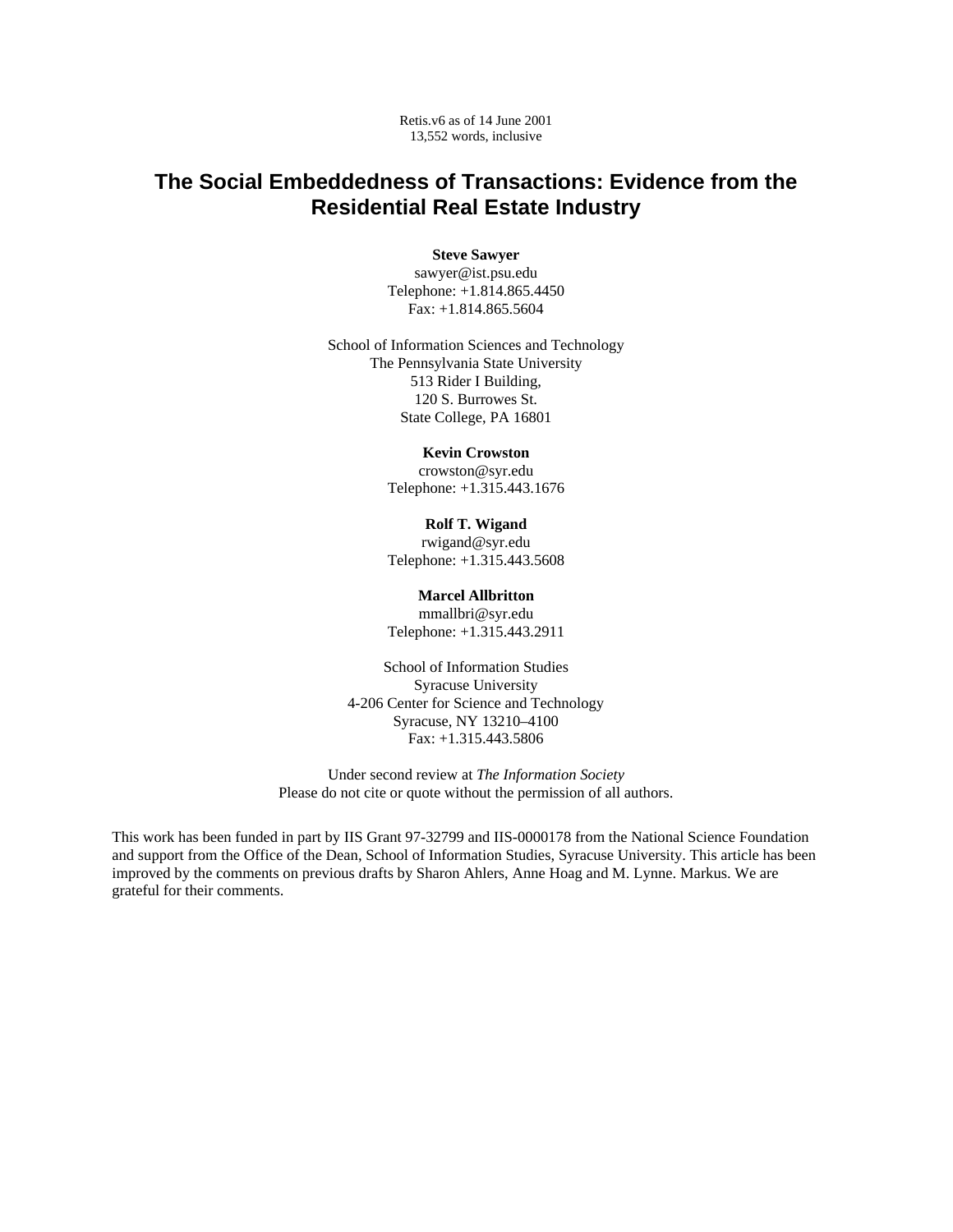# **The Social Embeddedness of Transactions: Evidence from the Residential Real Estate Industry**

### **Abstract**

Information and communications technologies (ICT) are becoming pervasive in the residential real estate industry and affecting the work lives of real estate agents. Drawing on data from a regional study of the residential real-estate industry in the United States, we focus on the disintermediation or, more accurately, the re-intermediation of real estate agents in the sales process. We examine how real estate agents are (1) taking advantage of new ICT in their work, and (2) protecting themselves from others wishing to displace their position in the real estate value chain. Our analysis draws on two contrasting theoretical approaches to better explain the roles of agents. That is, real estate transactions are conceptualized as economic activities (buy/sell transactions) set within social structures that agents help to develop. Firstly, transaction-cost economics is used to explain the nature of a real estate transaction. From this analysis we develop a set of generic market coordination structures to profile the role of the agent in the real estate transaction process. Secondly, the concept of social capital is used to structure an analysis of ICT-induced changes to the process. Social capital is conceptualized as the set of social resources that an agent possesses that are embedded in relationships. This analysis indicates that real estate agents are using social capital and relational forms of coordination in order to protect and affirm their places within the real estate value chain. These social relationships provide structures that define both the behavior of the agent, buyer, and seller (and other contributors) and the various transactions that make up the sale of a residential property. We conclude by drawing implications for research on disintermediation and for the practices of market intermediaries.

**Keywords:** transaction cost economics, coordination theory, social capital, disintermediation, re-intermediation, field study, real estate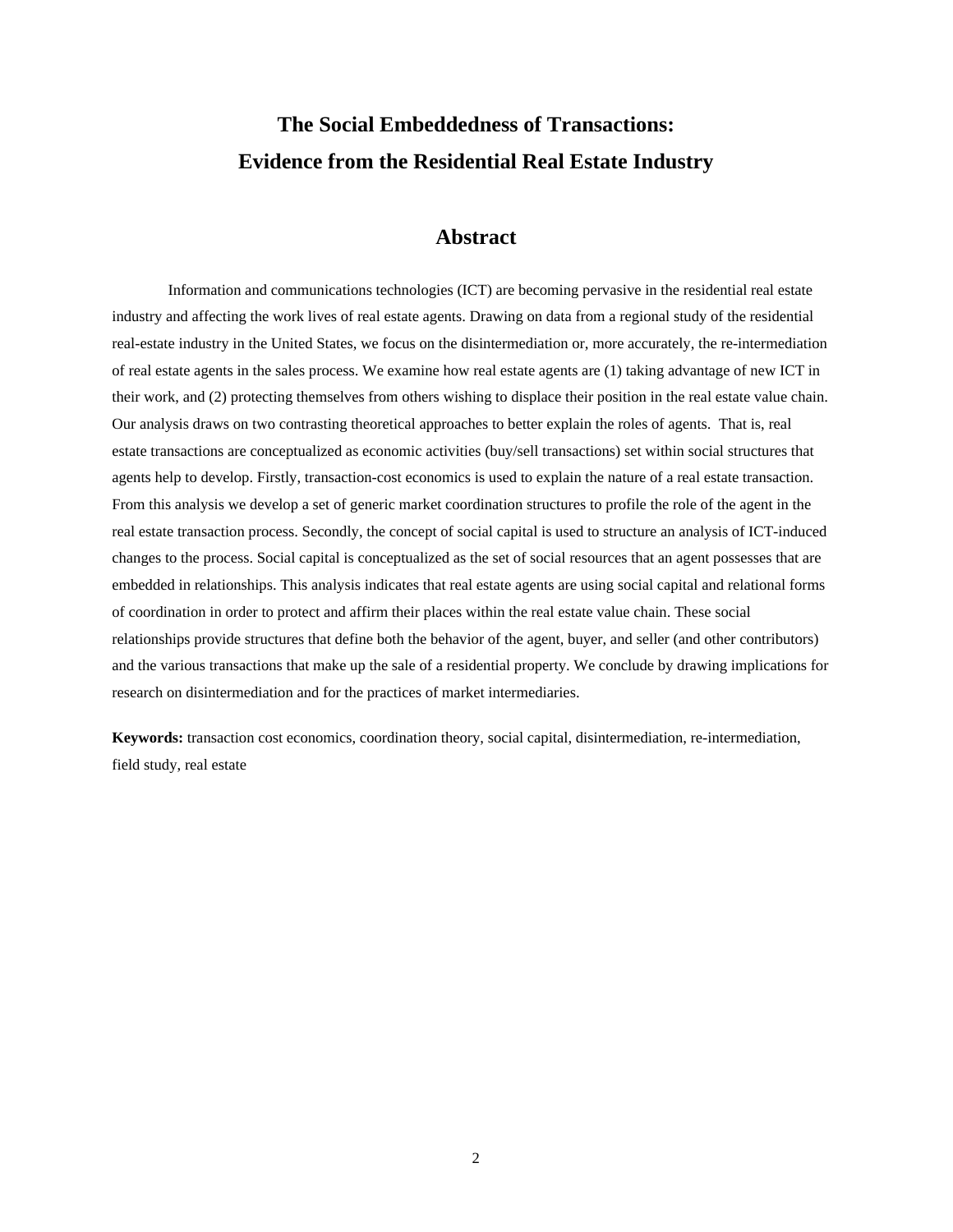# **The Social Embeddedness of Transactions: Evidence from the Residential Real Estate Industry**

#### **Introduction**

Numerous pundits, scholars and professional research firms are predicting that the increasing use of electronic commerce is or will be reshaping virtually all industries. One phenomenon that has attracted particular attention is *disintermediation*: the potential that buyers and sellers will find each other directly, rather than through intermediaries. Indeed, some sources go as far as to predict that the widespread adoption of electronic commerce will lead to the disappearance of all human "agents" who "merely" serve to help buyers find sellers (Bakos, 1998; Doherty, 2000; Hess & Kemerer, 1994; Schmitz, 2000). There is, however, a growing realization that the actual situation is more complex and effects will vary from industry to industry (Grover & Ramanlal, 1999; Schmitz, 2000). We use the context of the United States residential real estate industry to help us explore the phenomenon of disintermediation, using two contrasting theoretical perspectives to develop a richer picture of this phenomenon.

Predictions of disintermediation seem to be borne out in certain industries (Hess & Kemerer, 1994). For example, conventional travel agencies are struggling to survive the double blow of airline commission cuts and online competition (Lewis, Semeijn, & Talalayevsky, 1998; Lewis & Talalayevsky, 1997). The number of people booking travel on-line is increasing rapidly. According to the Travel Industry Association, between 1997 and 1999 the number of U.S. customers booking travel on-line increased by 62.1 percent. By 2003 on-line travel sales, according to Jupiter, are projected to quadruple to \$16.6 billion ("Travel agents threatened", 1999). Dozens of travel-oriented sites, such as Expedia, Preview and Travelocity, have sprung up since 1995. As well, airlines increasingly sell tickets directly on their Websites or through wholly owned outlets, such as Orbitz. However, as airlines take advantage of direct distribution channels such as the Internet, they have drastically decreased the compensation provided to travel agents. Perhaps as a result, between 1997 and 1999, the total number of travel agencies in the USA dropped 8.2 percent (Battey, 2000), even though people are traveling more than ever before ("Travel agents threatened", 1999).

Disintermediation seems to be an emerging possibility in the insurance industry as well. Insurance firms are presently struggling with the role of agents as intermediaries in the insurance sales process. Insurance sales practices have traditionally relied on agents to connect buyers with products, but this situation is beginning to change as insurance companies look to ICT to reach buyers directly. Some major national insurance firms are presently luring customers via the Internet (Fisher, 2000). For example, Allstate Insurance announced plans to sell insurance directly by phone and Internet while laying-off 4,000 employees ("Allstate to layoff", 1999; Lohse, 1999).

We examine the potential for disintermediation in the U. S. residential real estate industry. Real estate agents are intermediaries like travel agents and insurance agents, but real estate is a much more expensive and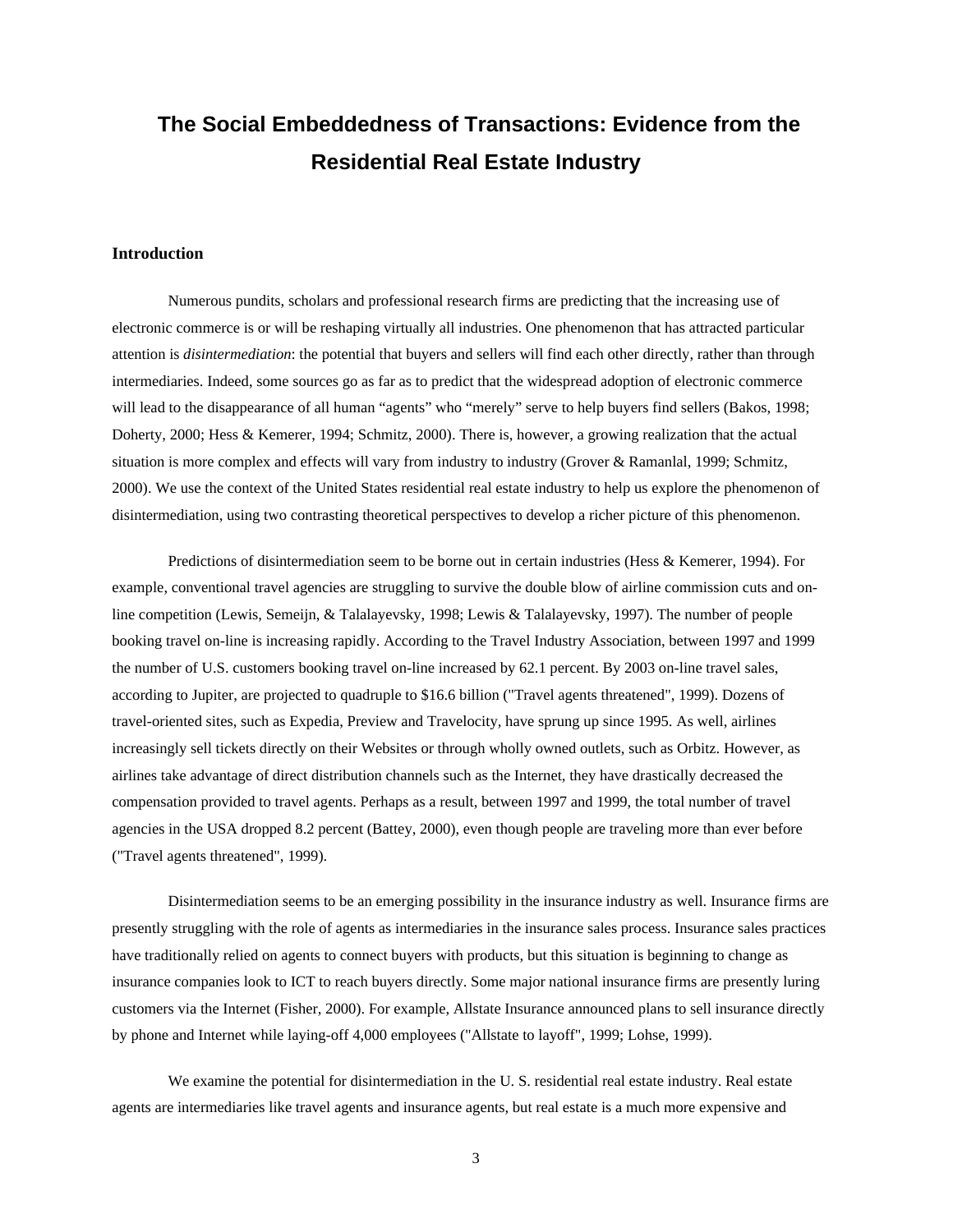complex good than a plane ticket or insurance policy. We contrast two perspectives on disintermediation, a transaction-cost perspective (e.g., Wigand, 1997; Williamson, 1981) and a social-capital perspective (e.g., Baker, 1984; Burt, 2000; Tsai & Ghoshal, 1998). The first perspective focuses on the cost of individual transactions under different governance mechanisms, the second on how transactions are embedded in and affected by their social context and by the network of relations that make up this context.

Transaction-cost economics was chosen for our analysis because many contemporary analyses of electronic commerce have focused on the costs of carrying out transactions under different circumstances, specifically with and without electronic support (Choudhury, Hartzel, & Konsynski, 1998; Grover & Ramanlal, 1999; Hess & Kemerer, 1994). This work generally draws on the transaction-cost framework proposed by Williamson (1981), but considers characteristics of the transaction beyond the nature of the good, and coordination structures other than the choice between markets and hierarchies. We will use the generic market coordination structures described by Malone and Smith (1988) to profile the role of the agent in the real estate transaction process.

Our second perspective views transactions as embedded in and affected by a network of social relationships (Granovetter, 1973; 1985; Hansen, 1999; Krackhardt, 1990; Krackhardt & Stern, 1988). Sawyer et al. (1999) and Crowston and Wigand (1999) have conceptualized real estate as an economic activity (a buy/sell transaction) set within social structures which agents help to develop. These social structures can be seen in the networks of relationships among agents, buyers, sellers, other real estate professionals, and others. These networks help to define the behavior of the agent, buyer, and seller (and other contributors) and it is via these links that the various transactions that make up the sale of a residential property occur. We draw on the notion of social capital, that is, the set of resources embedded in relationships (Burt, 2000; Tsai & Ghoshal, 1998). A social-capital perspective treats real estate as a process of using one's relationships with others to draw on their information to complete a purchase. This process requires a series of negotiations that arise out of, and are structured by, interpersonal ties among participants in social networks.

The rest of this paper continues in four sections. In the first section we briefly review literature on the two contrasting perspectives introduced above and consider how they might be applied to the real estate industry. We follow this discussion by introducing our research setting, methodology and data sources. In the third section, we present the findings from our fieldwork, both descriptive and interpretive. We conclude by comparing the implications of the two perspectives for further research on electronic commerce driven disintermediation and for the practice of market intermediaries.

#### **Theoretical Perspectives on ICT uses in Residential Real Estate**

In this section we present two contrasting perspectives on ICT use. The first perspective focuses on the cost and economics of transactions, the second on how transactions are embedded in and affected by their social context. A primary difference between these two perspectives is the way they conceptualize information. The transaction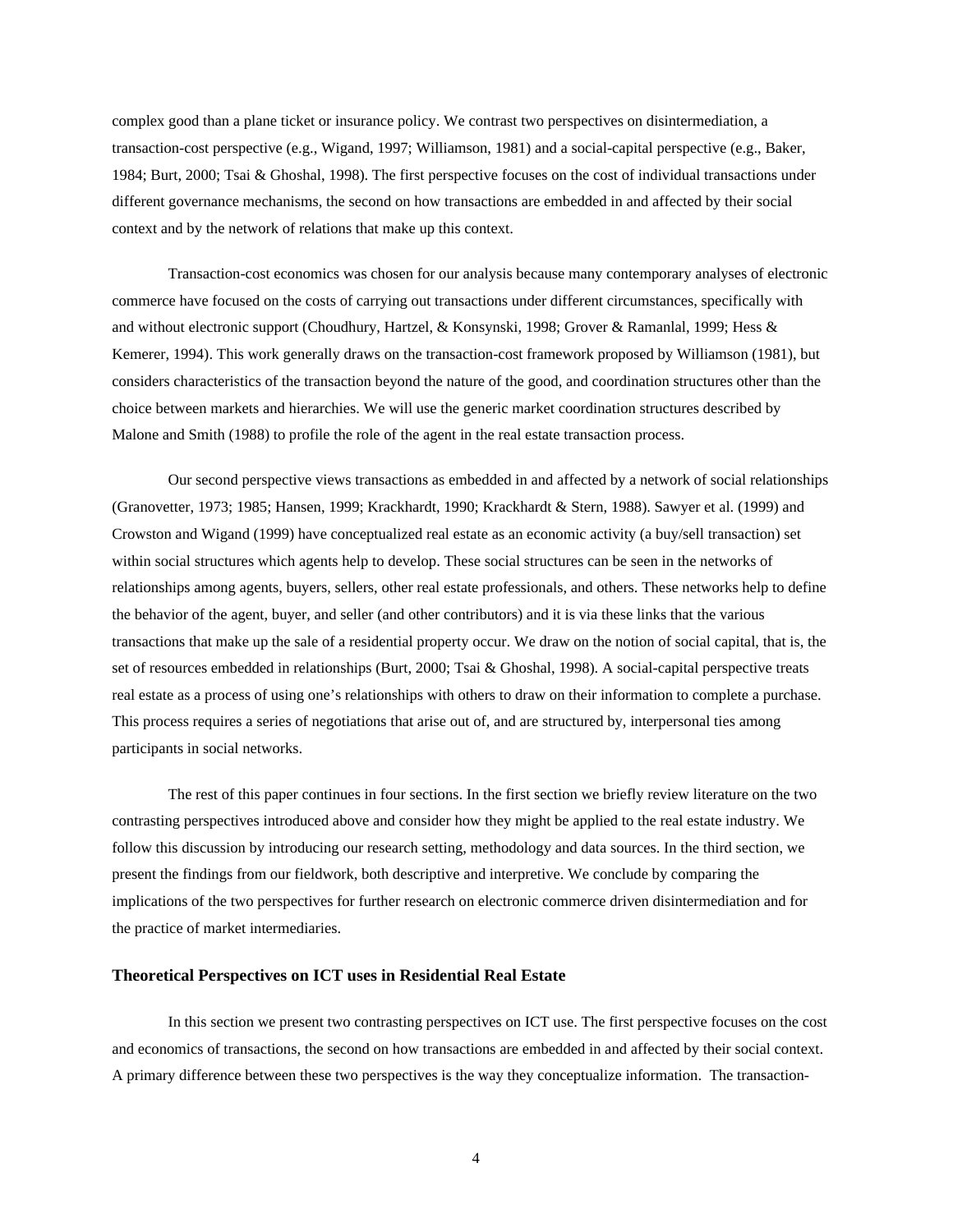cost perspective presents information as discreet and relocatable while the social-capital perspective sees information as intimately embedded into the people in a social network.

A second difference between the two perspectives is in the view they represent the social context. By social context we mean the larger milieu in which the phenomena of interest occurs. This context has temporal, physical, and behavioral elements that shape action. The transaction-cost perspective de-emphasizes the social context, thus we label this a *socially thin* perspective. Conversely, we label the social-capital perspective as *socially rich*. The transaction-cost or socially thin framework lends itself to a functional perspective for comparison purposes, whereas the social capital or socially rich framework lends itself to an interpretive perspective for comparison purposes. In making this comparison, we explicitly recognize that both perspectives offer unique and valuable perspectives for studying an industry's core processes. Using both approaches provides a more conceptually complete and balanced picture of the role of transactions, their relation to social context, and the set of actions needed to close a house.

#### *Transaction-cost—A socially thin perspective*

The basic concepts underlying transaction-cost economics were developed by Coase (1937) and further refined by Williamson (1981). The fundamental unit of analysis in transaction-cost theory is a transaction, defined as the transfer of property rights. Research in this perspective typically considers which governance mechanism—market or hierarchy—is the least costly way to carry out a transaction, given the characteristics of the goods and participants. Market governance means that a search is made for the lowest-cost supplier each time a particular good is acquired. For example, a company needing some commodity parts might request bids from potential suppliers whenever a supply is needed. Hierarchical governance means that the goods are made within the company, allowing for hierarchical (i.e., managerial) control of their manufacture. For example, a company might own the equipment and employ the workers needed to manufacture subcomponents of its product.

Transaction costs include all resources that have to be sacrificed in order to arrive at a mutually acceptable agreement of the exchange of goods and services between two or more parties (Wigand, Picot, & Reichwald, 1997, p. 269). One may identify four different types of costs (Wigand et al., 1997):

- Contact costs (such as searching for information);
- Contracting costs (such as negotiating and formulating a contract);
- Monitoring costs (such as checking quality, quantity, prices, deadlines, maintaining secrecy); and
- Adaptation costs (such as changes during the validity of the agreement).

These transaction costs are assumed to be lower for hierarchical governance, since it is not necessary to search for a supplier or negotiate a new contract, and there is no possibility of "hold up" in case changes are needed to the contract. Set against these transaction costs is the cost of the asset itself. It is assumed that the cost of the asset will be least when it is acquired in the market, e.g., because of the possibility of acquiring the good from the lowest cost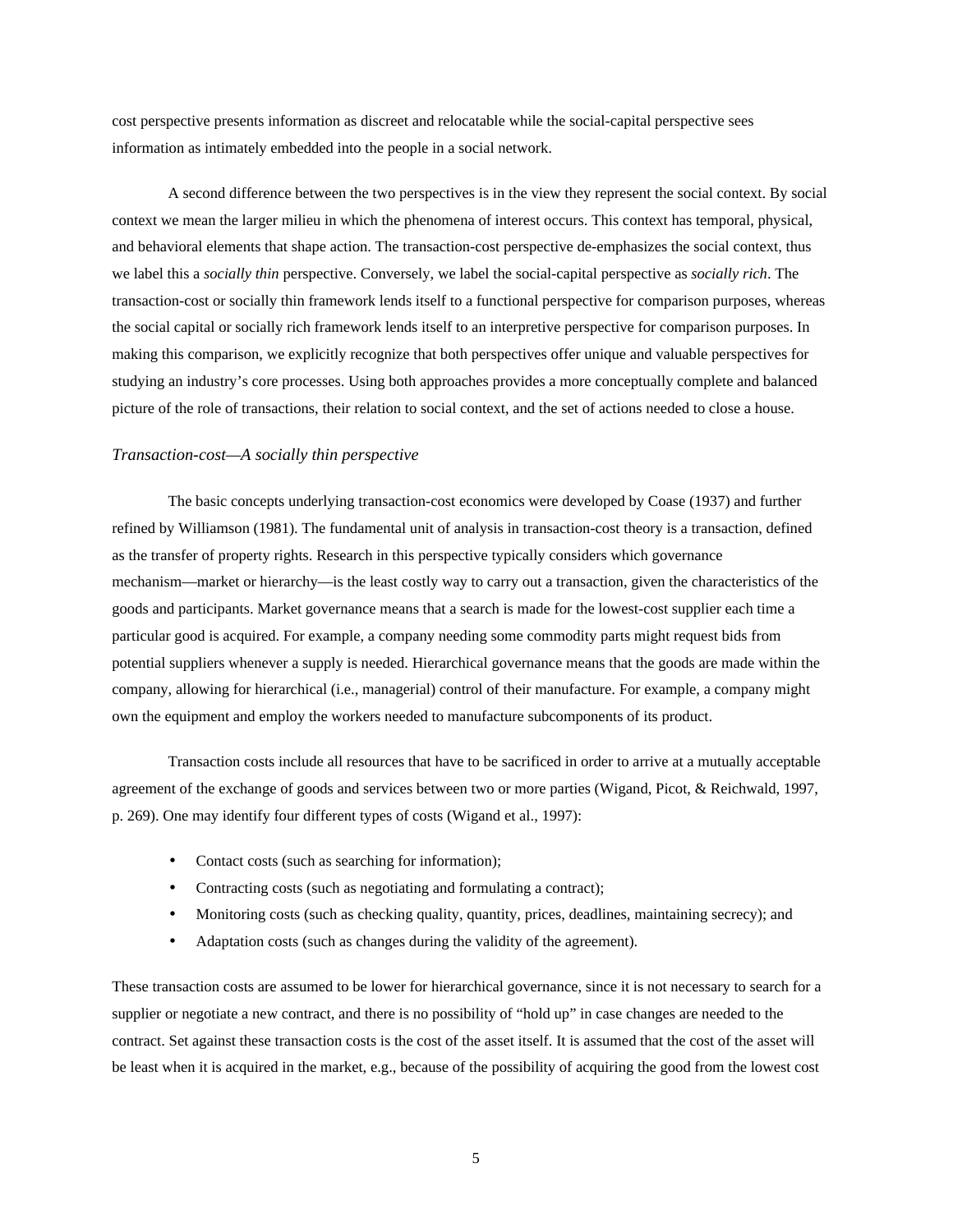supplier, the possibility for the supplier to take advantages of economies of scale, and so forth. The choice of governance mechanism depends on the balance between these costs.

To determine the balance for a particular transaction, it is necessary to take into account the particulars of the transaction. According to the transaction-cost approach, transactions may be differentiated in several ways. Such transaction attributes may include (see, e. g., Milgrom & Roberts, 1992; Wigand et al., 1997) the:

- 1. **specificity** of the asset involved in the transaction (defined as the difference between the best and second-best use of the asset);
- 2. **frequency** with which similar transactions occur;
- 3. **duration** or period of time over which transactions are repeated;
- 4. **complexity** of the transaction;
- 5. **uncertainty** of the transaction (e.g., uncertainty about what performance will be required);
- 6. **difficulty of measuring performance** in the transaction;
- 7. **connectedness** of the transaction to other transactions involving other people; and
- 8. **information impactedness** (defined as asymmetric information distribution with the potential of opportunistic exploitation).

In general, the higher a transaction scores along these dimensions, the higher the transaction cost is likely to be. As a result, transactions high on these measures are good candidates for hierarchical governance, while transactions low on these measures are candidates for market governance. For example, coal, water and energy have very low asset specificity, low transaction complexity, low uncertainty, easy measurement of performance and low information impactedness. Correspondingly, these commodity goods are typically acquired in the market. On the other hand, for General Motors, car bodies had high asset specificity, high frequency and high complexity and so General Motors bought its supplier, Fisher Body, in order to use hierarchical governance for this transaction (Chandler, 1962).

#### *Social capital —A socially rich perspective*

The second perspective we present also considers transactions, but rather than treating them as the unit of analysis, focuses on the way transactions are embedded in social networks which give rise to social capital. By social network we mean collected set of social relationships (also known as ties) among people (Burt, 2000). This changes the unit of analysis to the relations in the social network (and its use). Because of this explicit attention to how transactions are embedded into social networks and the contexts in which these networks form, we label this view "socially rich." In this view transactions cannot be considered in isolation; rather, they must be seen as occurring within existing networks of relationships, embedded within social structures and involving information from many sources who are part of the social fabric in which the transactions and processes occur (Burt, 1988).

Social capital is an outgrowth of concepts of human capital that has roots in both sociology and economics. For example, Swedberg (1994) and Powell and Smith-Doerr, (1994), among others, have argued for the re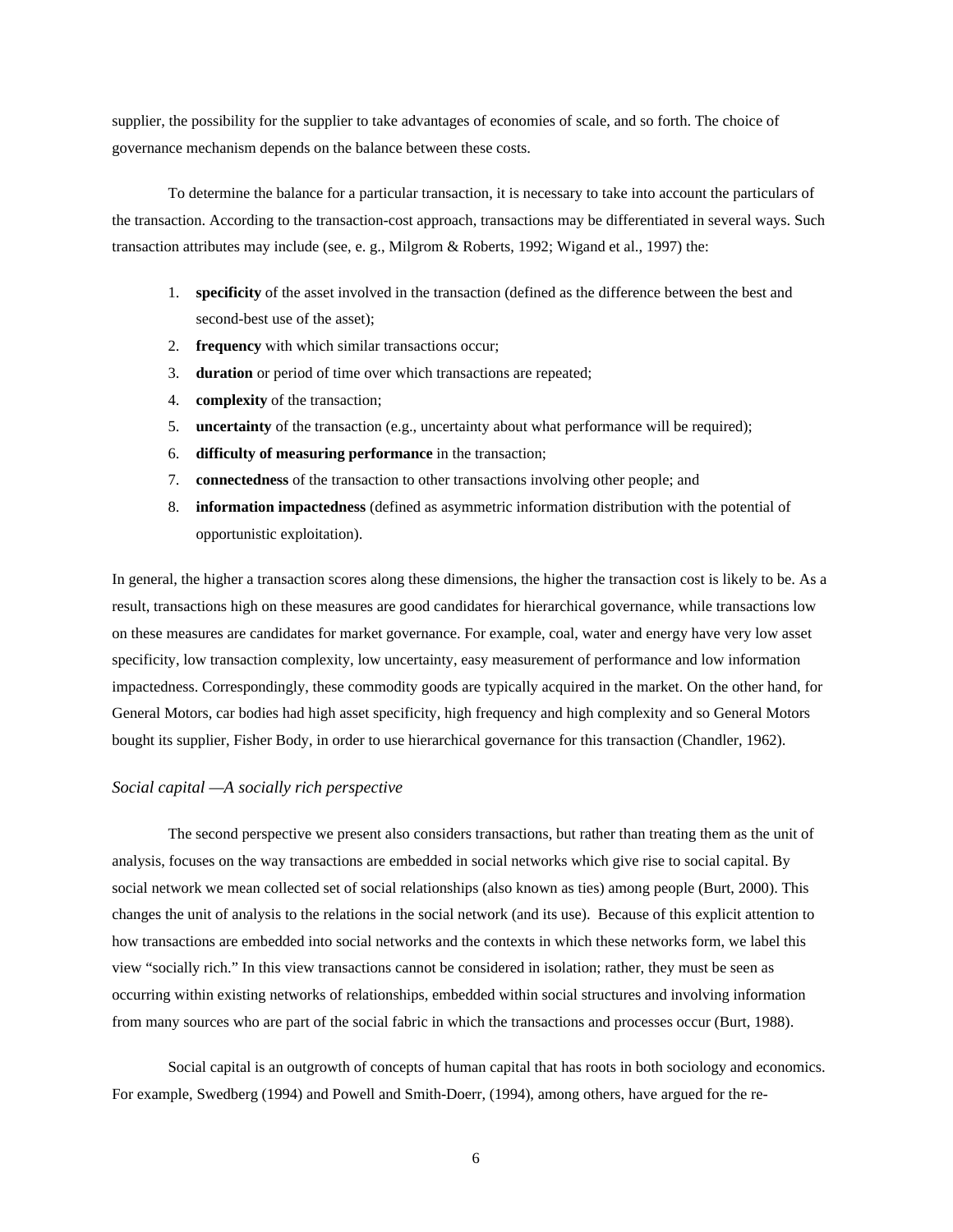integration of these two conceptual perspectives as they arose in response to our need to understand how people interact. According to Putnam (1993), the first use of the term social capital was by Jacobs (1961, p. 138). Today, the concept of human capital is widely used and understood by both sociologists and economists. In this context, the concept of "capital" is reflected less in land, factories, tools and machines than, more and more, in the knowledge and skills of human beings (Becker, 1975). Coleman (1988) reasoned that in addition to knowledge and skills, a distinct portion of human capital has to do with individuals' ability to associate with each other, a facet critical not only to economic aspects of life, but to virtually every other realm of social existence as well. This view implies that social capital is one measure of the ability of people to work together for common purposes in groups and organizations (1972; Coleman, 1988; see also Putnam, 1993; 1995). Seen this way, all economic transactions are socially embedded (Baker, 1984; Granovetter, 1973, 1985; Hansen, 1999). Social structures thus encompass the set of patterns, relations and artifacts that both shape and evolve through the interaction among people. While these social structures are difficult to define, and constantly evolving since they incorporate physical, temporal and intangible elements, they are also fundamental to how people interact (White, 1981).

This ability to associate—to develop structural relations—varies greatly from culture to culture, but it is determined by the degree to which communities share norms and values and are able to subordinate individual interests to those of larger groups (Burt, 1982). An outgrowth of such shared value is trust, an essential ingredient in any form of social capital, which, in turn, has a lasting, large and measurable value. Trust between members of a community permits a wide variety of social and business relationships to evolve. Contrarily, individuals who do not trust each other tend to cooperate only in settings with formal rules and regulations. These rules and regulations have to be agreed upon, negotiated, litigated and often enforced. The resulting legal apparatus that must to be put in place as a substitute of trust is a major component of the "transaction costs" identified by the economist (Swedberg, 1994).

The social structures of interest to us for this work are those sets of relationships that help to define the way homes are sold in the US residential real estate industry. In particular, we focus on the agent's use of social networks to help them develop and use their social capital relative to the set of processes that comprise a real estate transaction. The premise here is that social structures both give rise to and represent social capital (Tsai  $\&$  Ghoshal, 1998). For this work, social capital means the set of social resources embedded in relationships (Tsai & Ghoshal, 1998, p. 464). Social capital and the underlying network of social relations thus provide a useful conceptual perspective for understanding the contribution of agents to the real estate process.

Social capital can be described by three dimensions of the social connections among people: structure, relation, and cognitive (Tsai & Ghoshal, 1998; Wellman, 1988, pp. 31-40). The structural dimension involves social interaction that the agent uses to gain access, information, or resources. The relational dimension encompasses qualities that arise from interactions (such as trust and loyalty). The cognitive dimension includes attributes such as shared norms, codes of action, and convergence or similarity of views. Social capital is important for people who have more work autonomy—which is why most studies of social capital focus on managers and knowledge workers (Burt, 1997).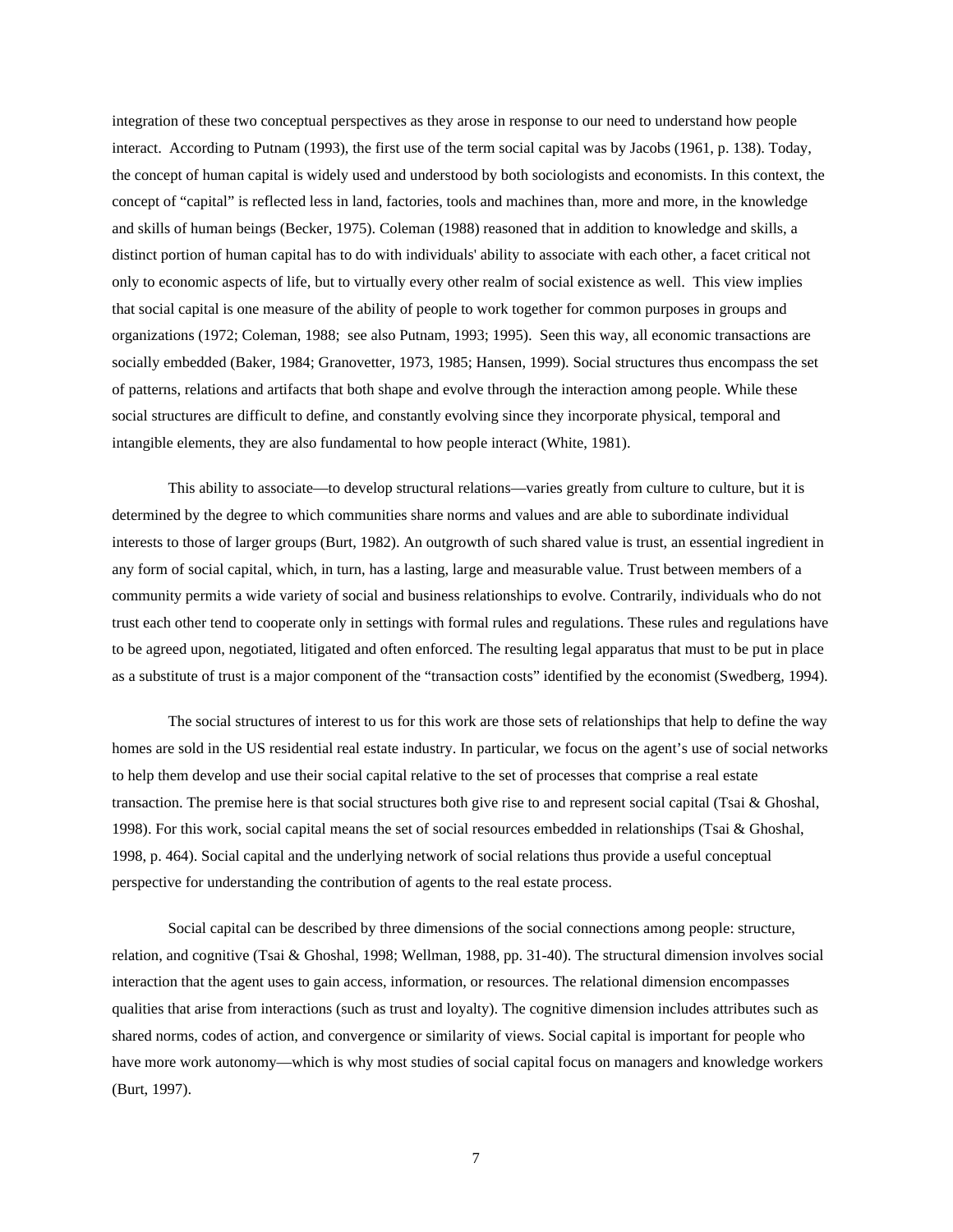#### *Summary: ICT Use and Disintermediation*

In this section we presented two perspectives on ICT use and the potential for disintermediation in the context of residential real estate. The first perspective focused on the cost of individual transactions and the second on how transactions are embedded into the social context. The key differences between the transaction perspective and social perspective are summarized in Table 1. The transaction-cost perspective suggests that a transaction such as a real estate closing can be isolated and examined independent of its context. The role of information is external to those that use it and intermediaries are thus replaceable if other information conveyances can be found. The agent's role is contractual and the social structures are both relatively unimportant. The role of ICT is thus as a decoupler: it serves as a new means of conveyance.

The social-capital perspective suggests that the real estate closing is embedded in a set of social relations that arise from complex ties among a range of stakeholders. Information needed to complete the closing is intrinsic to the stakeholders themselves, is shared across these social networks, and is held internally within those networks. . In such a view, the agent's role is defined by relationships. The social structures that shape this definition are the primary means by which agents help to enact the buy and sell activities that a house closing needs. Finally, ICT can serve as a magnifier of social capital and its use may help differentiate successful and unsuccessful real estate agents.

#### **Data and methods**

Our approach to understanding information-intensive industries demands insight into both the costs of transactions and the social networks in which the transactions take place. We start by describing the industry setting for our study. We focused our data collection on a particular regional setting, drawing our data from one metropolitan area in the northeast United States. By doing this, we can gather data that informs both theoretical perspectives, and minimize the distortions due to the variations in local customs and laws that a multi-region study might face. In the rest of this section, we outline our data collection methods and data analysis approaches. Given the exploratory nature of this work coupled with our desire to build a rich picture of how real estate agents practice their craft, we pursued this work through intensive research method of fieldwork (Jackson, 1987).

#### *Research Setting The United States Residential Real Estate Industry*

Our study was carried out in the U.S. residential real estate industry. The real estate industry is a most appropriate setting for our study because it is:

- information-intensive and information-driven;
- an intermediated market (agents and brokers connect buyers and sellers);
- based on agent-buyer-seller relationships;
- transaction-based, with high value and asset specificity; and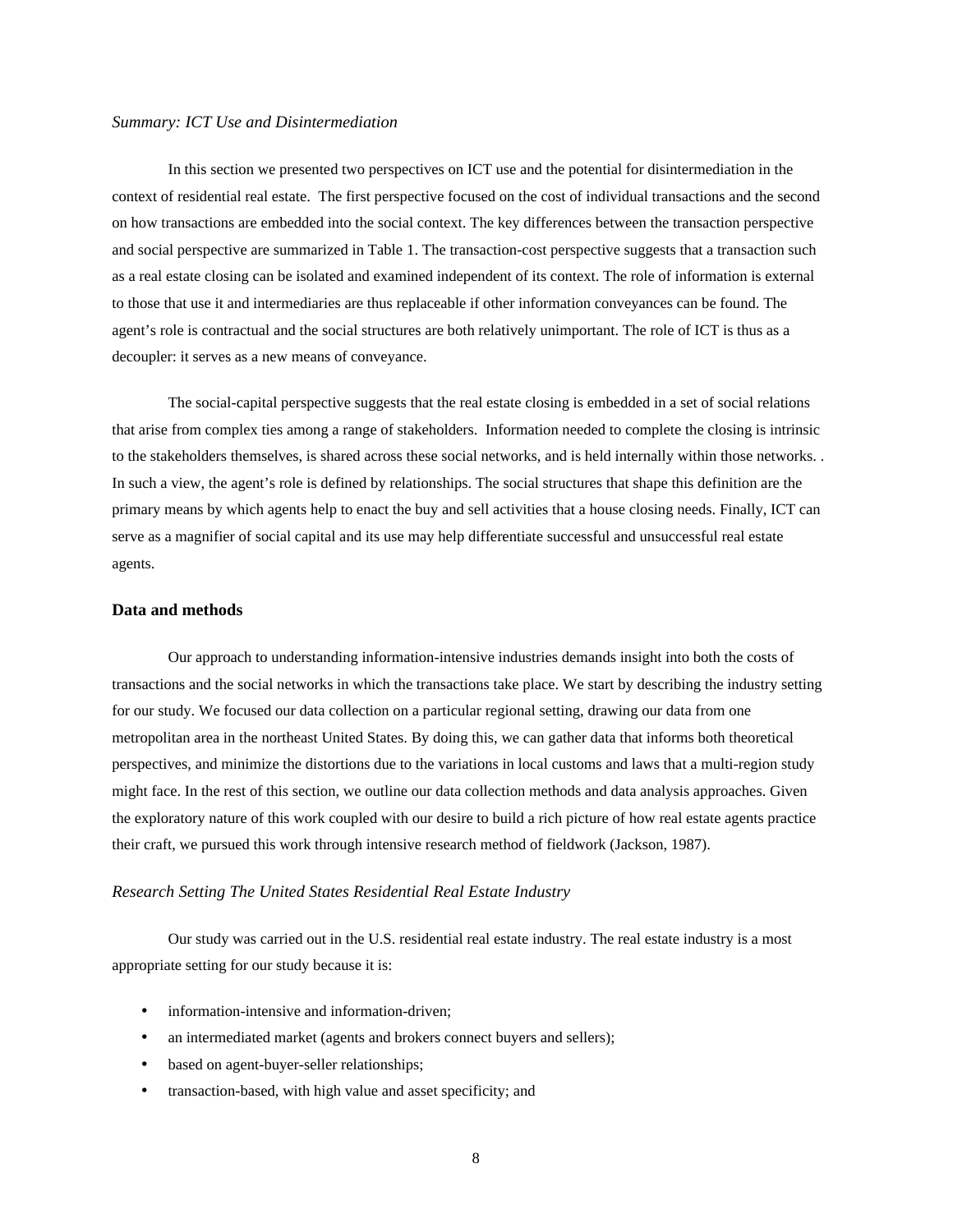• currently experiencing ICT-induced changes, including predictions of disintermediation.

Certainly, residential real estate is an information-intensive business. The industry highlights the role of information and underlying computing and communications technologies (Baen & Guttery, 1997; Tucillo, 1997). Agents connect buyers to sellers and do so through control and dissemination of information provided through the Multiple Listing Service (MLS). Agents are valued for the information skills they can bring to bear on marketing and finding properties and on consummating sales. However, since agents and real-estate firms are pure marketintermediaries, their positions are threatened by new ways for buyers and sellers to find one another.

Indeed, the traditional work processes of real estate agents have been and continue to be influenced and shaped by the use of ICT. Agents have rapidly embraced new ICT that might give them an advantage, such as computer databases, geographical information systems, pagers, cellular phones, and most recently, e-mail and the World Wide Web (Crowston & Wigand, 1999). Both our data and other contemporary literature (e.g., Buxmann & Gebauer, 1998; Crowston & Wigand, 1999) suggest that knowledgeable agents are concerned about their future roles in the face of the potential changes to real estate propelled by ICT use. Of course, as we highlight above, concerns about the impacts of ICT are not unique to the real estate industry. Other industries, e.g., automobile sales, travel agencies and financial services, can be observed undergoing similar ICT-influenced changes.

#### *Data Collection Methods*

The goal of our research is to better understand how residential real estate agents work and how their work is being affected by ICT use. To support this, our research approach focused on documenting and understanding how the agents use various ICT in their work. We used the standard data collection methods of fieldwork: interviewing (both semi-structured and structured), participant observation, and archival records collection (Jackson, 1987). Field notes were prepared after every field encounter. These notes have two parts: a chronology of action and an interpretation of these actions. The chronology represents a factual recounting of the observation period from the observer's perspective. The interpretive notes provide a more free-flowing account of the intuitions, ideas, and interactions that arose during, and because of, the observation.

As we outlined above, we focused on one local market that encompasses a medium-sized city and its suburbs. This focus allows for more convenient data collection. A series of 13 interviews and several observations, detailed below, totaling twenty days of fieldwork, were conducted from September 1998 through December 1998 (see Table 2). We also collected all memos, correspondence, and other printed or written material that we could. Often, these "organizational droppings" provided insight into observed behaviors, allowed for historical accuracy and progression, and set out future issues. Current archival data collection includes items provided to us by the agents/interviewees, material sent along by the local board of realtors, and extensive library research by two graduate students.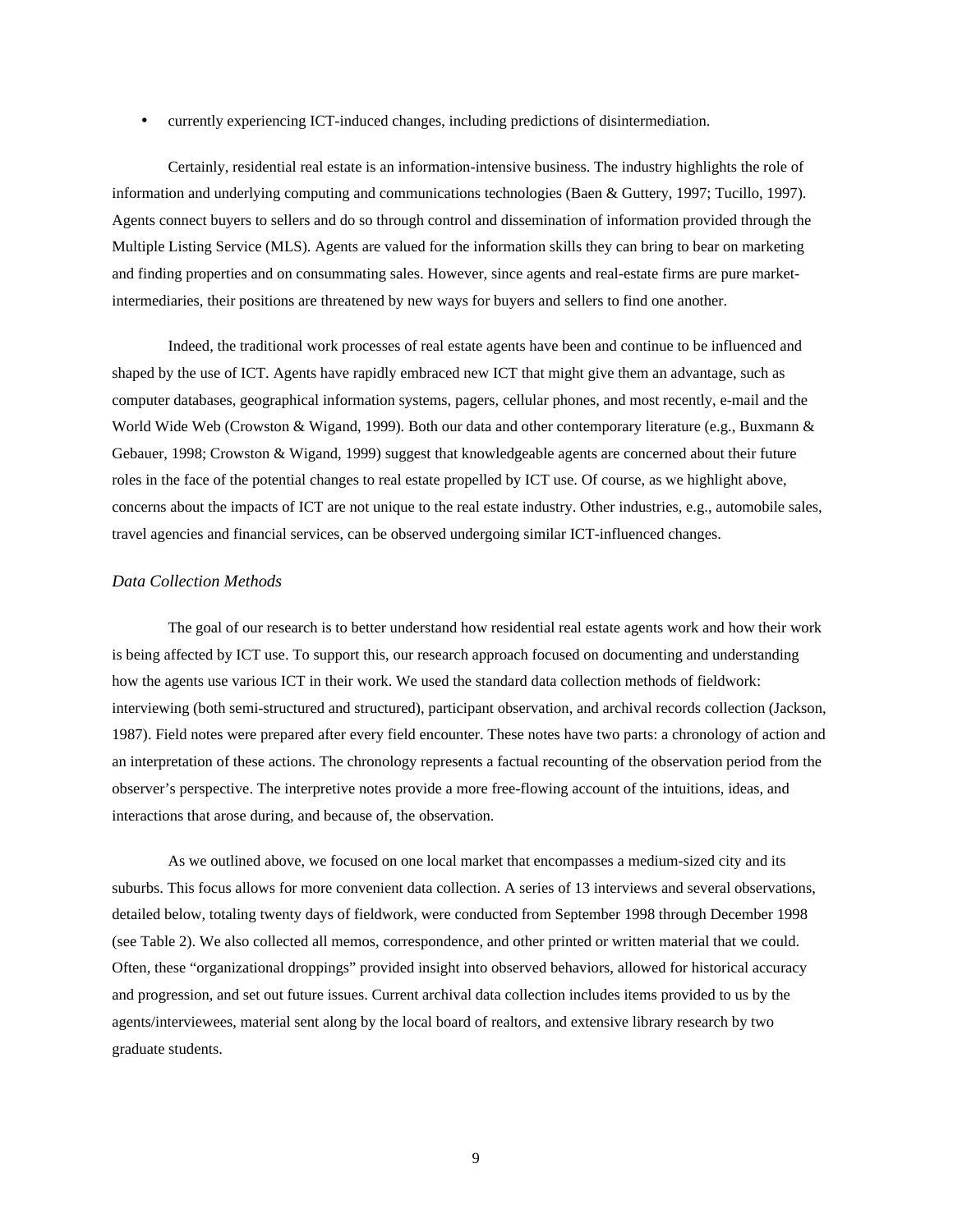We used fieldwork to gather data from the range of participants involved in a real estate closing process. This includes interviews of real estate agents, real estate brokers, a real estate franchise owner, a broker/owner, the local realty association president, the president of the local MLS, and several people involved in a typical closing (see Table 2). Our interviewees included four women and nine men, and we spoke with several key informants on multiple occasions (Seidler, 1974). Interviewees include experienced and relatively new agents, technically sophisticated and technically naive agents, broker/owners and franchise managers. After each interview, we asked our informants to recommend others to talk to (snowball sampling). We continued to interview agents until we reached theoretic saturation on the key constructs of transaction costs and social capital (Miles and Huberman, 1994). We also spoke with a number of the participants in the real estate closing process such as inspectors and appraisers to check the real estate agent's responses (and found that these people's responses corroborated the real estate agent's perspectives).

In addition to the interviews we observed five meetings of the local board of realtors committee on new ICT. In each meeting, the role and importance of such ICT as Internet-based applications and conducting real estate business via the Web were addressed directly or indirectly. We followed up by meeting individually with committee members who represented both points of view on these various ICT issues. We gathered archival documents from all interviewees, materials from the meetings, additional material from a range of sources such as the local and national associations for realtors, web sites and the existing professional and academic literature.

Insert Table 2 about here

#### *Data Analysis*

Analysis draws on field notes, transcriptions from the interviews and observations, and archival records and material collected during the fieldwork. Two analysis techniques are used to analyze this corpus: interim documentation and explanatory event matrices (Miles, 1979; Miles & Huberman, 1994). Interim documentation arises from the reflective, ongoing analysis of field notes. This analysis was done individually by each researcher as well as by all researchers as a group. This technique enabled the synthesis of data to support and refute interim propositions. This interim analysis will also help to guide future data collection efforts. Explanatory event matrices relate constructs to events, organizing a rich set of data to respond to propositions (Miles & Huberman, 1994). Data are used to populate the cells, with the other axis being sources of data. This technique demands an *a priori* theoretical (or at least categorical) set of constructs to serve as one axis of the matrix. And, as we have discussed, this analysis is driven by the elements of the real estate closing transaction and by the social capital constructs in which this real estate transaction is embedded.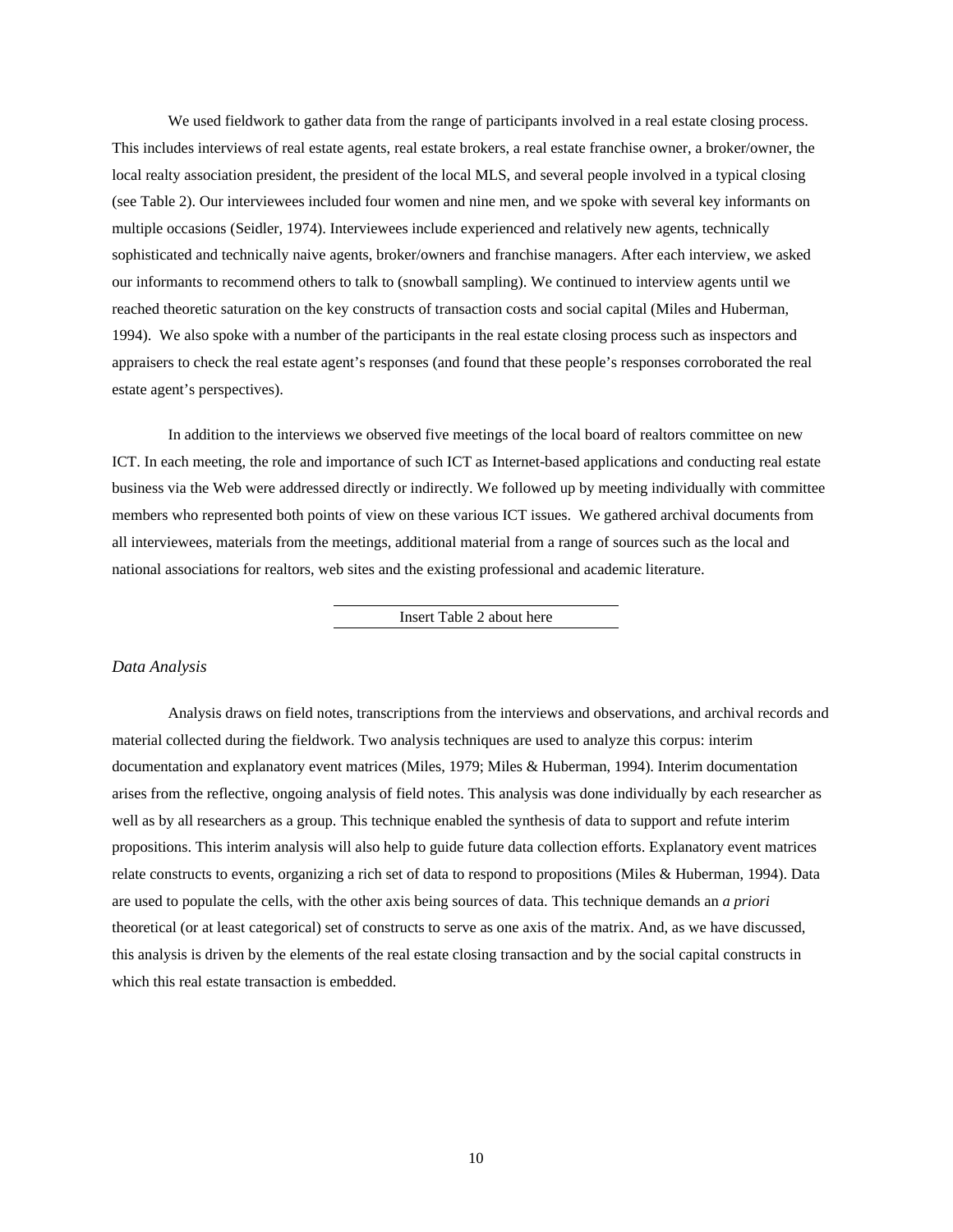#### **Results**

In this section, we present the results of our fieldwork. We will first describe the industry as we have come to understand it, then discuss the increased use of ICT in this industry and conclude the presenting some apparent changes in the role of agents.

#### *Overview of the residential real estate industry*

We will first briefly review the structure of the real estate industry in the United States, then outline the stages in a residential real estate transaction. What follows is a generic description that touches upon the common aspects of the set of steps that result in a sale of a house (the "closing"). Law and the regulations of professional societies govern real estate work, so the process we describe is specific to the United States and is further differentiated by state and local laws, regional and local customs and legal precedent.

The role of real estate agents is to bring together the seller and buyer of a property and to advise both of these principals, independently, regarding their responsibilities in the transaction. In the U.S. there are typically two agents involved in a transaction. The listing agent (or seller's agent) assists a seller in marketing a property, by helping to determine an asking price, guiding the seller to make the property attractive, advertising it and screening potential buyers. When offers to buy the property are received, the seller's agent advises in the negotiations and details of the transaction.

The second agent helps a buyer find suitable properties among those offered for sale and narrow the selection to a specific property. Usually the buyer physically inspects several potential properties before deciding which to buy; the second agent makes the arrangements for these visits and accompanies the buyer. Once a property is selected, the second agent provides advice on making an offer to purchase the property and helps in the negotiations and details of the transaction. When an offer is made and accepted there are typically a set of contingencies on the contract that need to be addressed. These contingencies typically include the buyer's financing, inspection and appraisal of the property, and so forth. An agent typically helps by providing access to resources to address these issues. For example, an agent might refer a buyer to a lender, house inspector or other necessary professionals.

Most agents share listings through a multiple listing service (MLS). After a listing agent signs a contract with the seller of a property, the agent enters a description of the property in the MLS database. Originally, the MLS was a printed book combining listings from all member agencies. Today, MLS systems are computerized databases. The MLS for a particular region is usually owned by the local realtors' organization (board) but typically operated by a specialized MLS company. Most of these MLS databases are based on proprietary technology and are developed to handle specific regional issues. Currently this degree of customization makes it difficult for an MLS database system to easily interoperate with others.

11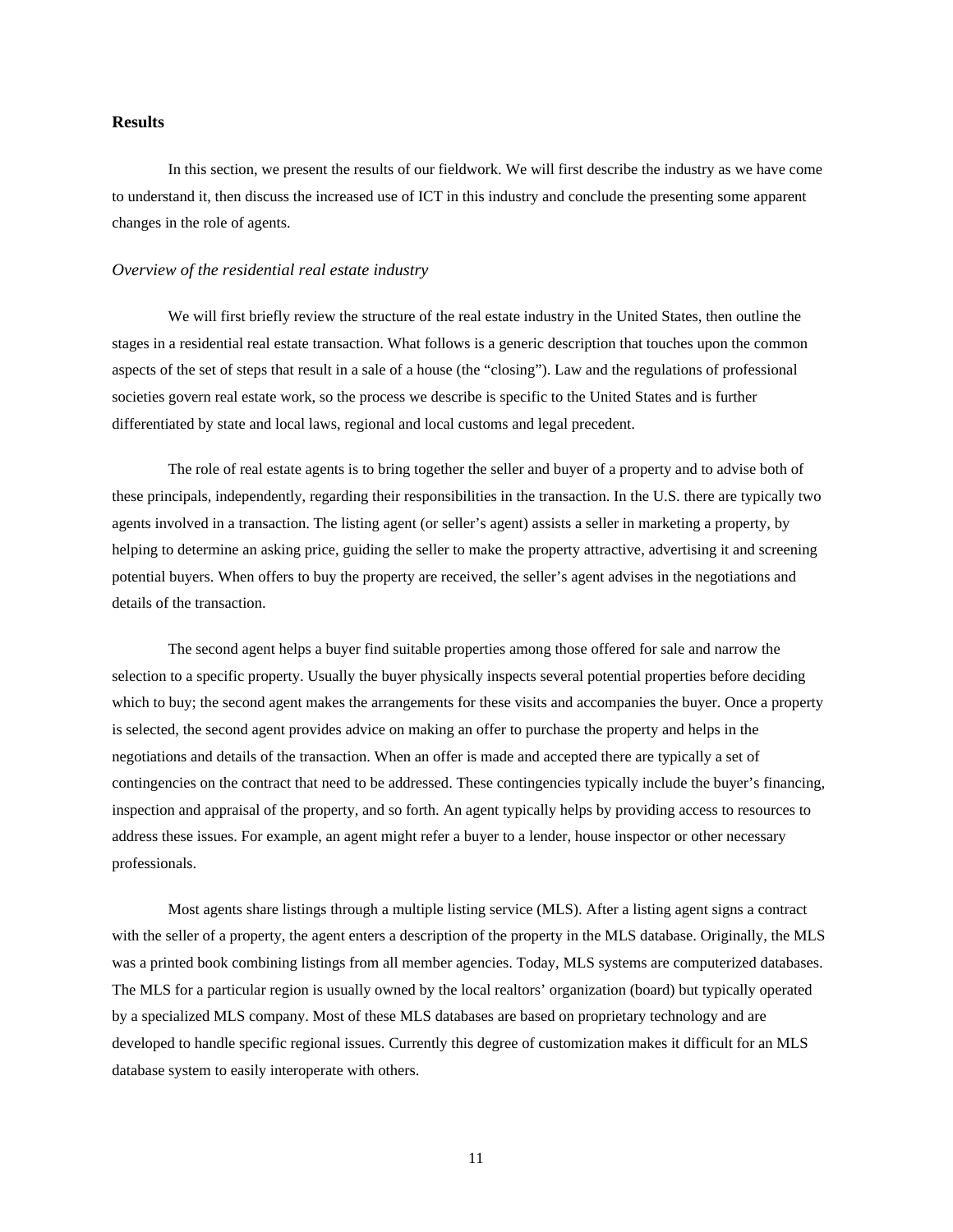Agents who are members of the MLS can search the database for properties that meet their clients' needs, and can more easily show properties. The door key to many MLS-listed properties is made available to other members of the MLS, e.g., in a "MLS lock box" to which all members have access, attached to the front door handle of the property. The lock box can record all accesses to the key, providing the selling agent a record of which other agents have viewed the property. In other words, the MLS is much more than just an information repository, since it includes services and agreements that shape the relationship between agents.

In most cases the seller pays both agents. When listing a property, the seller contracts to pay the seller's agent a commission, usually a percentage of the sales price, when the transaction closes. These commissions are typically in the range of five to seven percent of the value of the property. Thus, while exact figures are not kept, using six percent as a base commission, in 1998 total commissions exceeded \$38 Billion (and in 1999 grew to be greater than \$41 Billion) (current exact sale price and sales volume data are available on-line from the National Association of Realtors at [http://nar.realtor.com/research/home.htm\)](http://nar.realtor.com/research/home.htm). In residential real estate, the seller agrees to pay the commission even if the seller's agent does not find the eventual buyer. As a result, an agent can simply accept a listing and wait for a buyer to emerge. This somewhat lopsided relationship in favor of the agent may have consequences for trust perceptions and may create potential conflicts of interest in the agent's relationships with buyers and sellers. However, a seller's agent is considered to owe a fiduciary duty to the seller, which includes the responsibility to provide a reasonable level of effort.

A buyer need not have any contractual agreement with an agent. When a buyer buys a property listed in the MLS, the MLS agreement among agents provides that that an agent who introduces the buyer be paid half of the seller's agent's commission. Again, the MLS goes far beyond a simple information conduit to include these agreements. Because the seller pays both agents, traditionally both agents owe a fiduciary duty only to the seller, creating a difference of interest between the buyer and an agent with whom they may be working. For example, an agent must disclose to the seller the maximum they think the buyer would be willing to pay for the property, even though this is clearly not in the best interests of the buyer. However, a buyer can independently contract with an agent for what is called buyer's agency. In this case, if a buyer purchases a property offered directly by a seller (a for-sale-by-owner or FSBO), the buyer must pay the agent's commission. If the buyer buys an MLS property, then the seller pays the commission as usual. In return for the guaranteed commission, the buyer's agent owes a fiduciary duty to the buyer rather than the seller.

In all states in the United States, only a person with a broker's license can convey real property, so agents are affiliated with a real estate firm that employs, or is headed by, a broker. Real estate firms range in size from a single agent-broker to dozens of agents along with clerical and managerial staff. Some agencies are franchises of national chains (e.g., Better Homes and Gardens or RE/Max); others are local. Agents enter into listing contracts on behalf of the broker, get a variety of services from the firm and, in return, give the firm a share of their commissions. These relationships are contractual, as agents are independent contractors rather than employees of the agency. A highly productive agent has the bargaining power to negotiate for additional services or a more favorable division of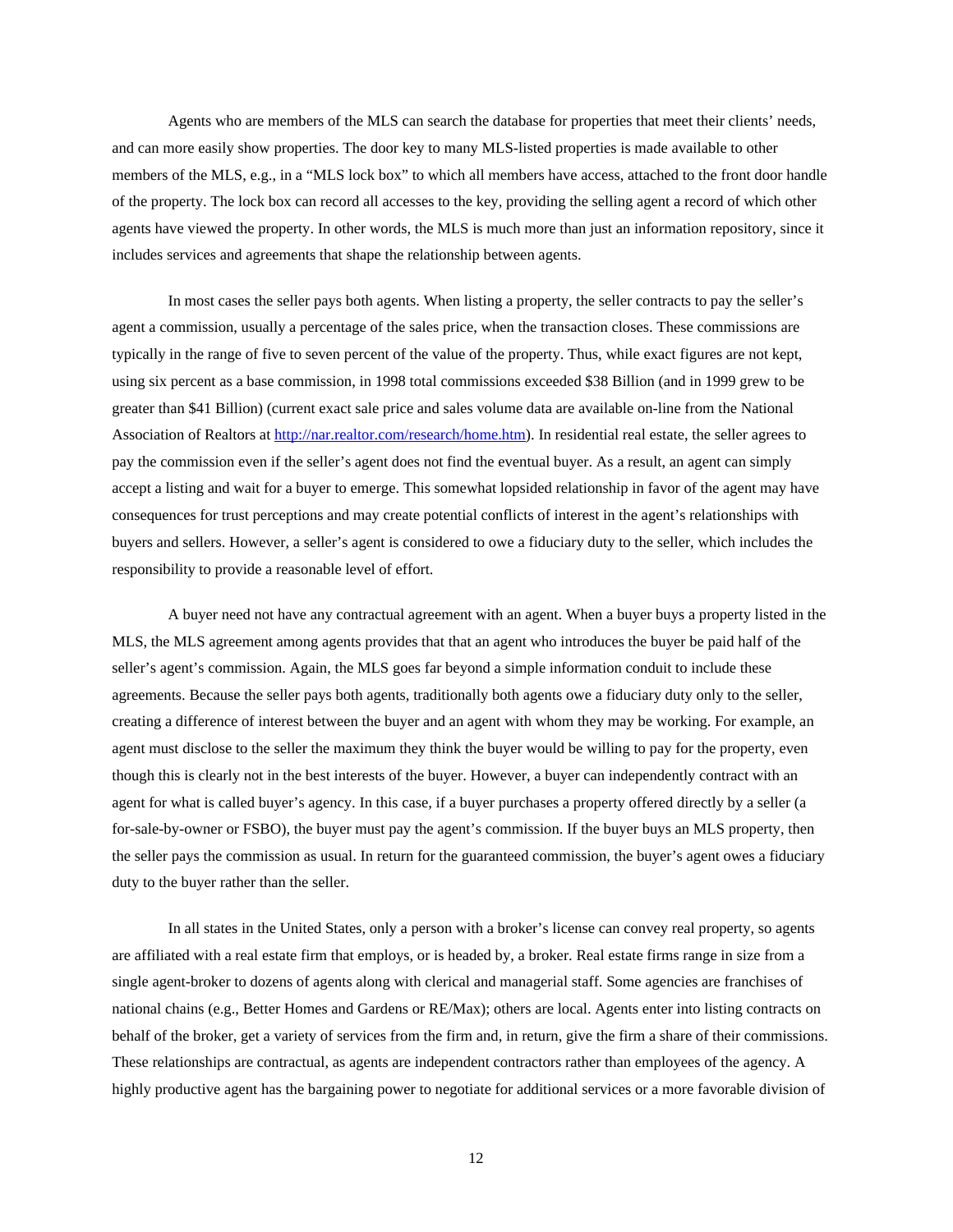the commission. In other words, the organizational structure of the real estate industry is primarily contractual, agents essentially acting as "companies of one." Independent agent-brokers provide their own resources and develop their own network. Independent real estate agents do not have to share their commissions with an agency, but do not have access to the resources of the agency as an affiliated agent does.

#### *Increased use of ICT in the real estate industry*

The increased use of ICT in residential real estate encompasses both information and communication technologies. The primary increase in information technology seems to be the use of the web to display house listings. A second increase is the use of advanced search features and interfaces to access the online MLS. Our research to date suggests that the ways in which real estate agents access the MLS and use the advanced searching, querying and reporting features that the current forms of MLS access software allows is worth additional attention. The increased use of communication technologies is seen in the nearly pervasive use of cellular phones and in the growing interconnection of traditional phone service, voice mail, cellular phones, pagers, and even email as an integrated telecommunication system that delivers all forms of communication to the agent as she drives around town.

Of course the increased use of ICT also increased support needed for maintenance, data entry and record keeping. Many agents look to the local real estate franchise or broker/owner who holds their real estate license for such support. This has the potential to change the dynamic between the agency and the individual agent, moving the local real estate agency into a larger role of providing critical (and expensive) ICT infrastructure for agents. And, increasingly, these local real estate agencies are franchises of national-level organizations such as Prudential, Better Homes and Gardens and RE/Max.

Benjamin and Wigand (1995), Sarkar, Butler and Steinfield (1995), Bakos (1998), Wigand (1997) and Gellman (1996) have all hypothesized that the advent of networked ICT such as the Internet might enable electronic markets, perhaps resulting in decreased coordination costs and changes in the value chain. One potential advantage of electronic markets is possibility of designing value chains that require less physical intermediation between producers and consumers (e.g., Choudhury et al., 1998). Given that residential agents act as pure marketintermediaries (connecting buyers and sellers but rarely buying and selling themselves), their positions are potentially threatened when ICT provide new ways for buyers and sellers to find one another (Neches, Neches, Postel, Tenenbaum, & Frank, n.d.). The growth of real estate commerce on the Internet has attracted special interest (see, e.g., Crowston & Wigand, 1999).

Of particular relevance for this research are the numerous Web sites (more than 3,600 National Association of Realtors, 1998) being developed to support various aspects of the real estate sales process. Numerous MLS systems, as well as advertisements for houses sold directly by owners without a real estate agent (for-sale-by-owner, or FSBO), can be found on the Web. For example, Homehunter (www.homehunter.com) links to real estate classified advertisements in thirty-one daily Knight-Ridder newspapers. Abele's Owner's Network

13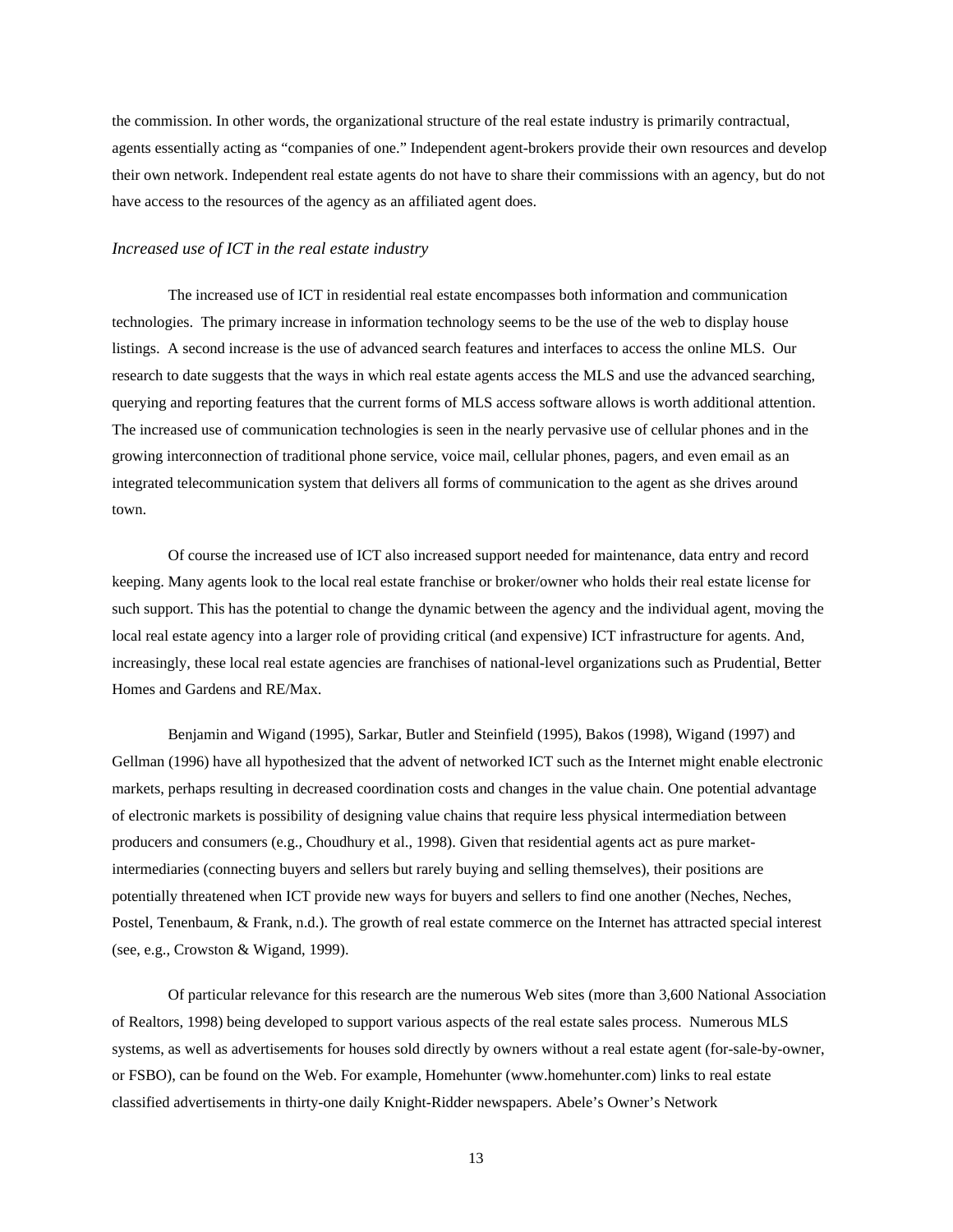(www.owners.com) lists about 35,000 houses for sale by owner, with expectations for this to double within the year. Such services are directed to consumers trying to make an end-run around the MLS cartel. Rather than paying a commission, sellers pay only for advertising. A listing in Owners.com without pictures is free; packages including on-line pictures and physical yard signs cost \$65 to \$115.

Some non-traditional players are beginning to enter this industry. For example, Microsoft's Homeadvisor (homeadvisor.msn.com) features a database of more than 500,000 homes drawn from regional MLS systems. The site offers specific geographic mapping, including such statistics as the neighborhoods' median age and income, ratings of local schools, and frequency of crime. Other services, such as HomeScout Real Estate Search (www.homescout.com), integrate information from multiple sources. Such Web-based services suggest that there is some evolution towards the uses of electronic markets to support buyers finding sellers by searching a database of offerings (Crowston, 1996). Combining access to both the MLS system and FSBO homes, as HomeScout does, means that buyers may not even be aware of the status of a house they are considering.

Many professionals are involved in the final details required before closing a real estate transaction. Agents increasingly facilitate transactions by coordinating a web of other service providers for their clients, such as building inspectors, appraisers, loan officers and lawyers. Agents add value for their clients by quickly assembling the necessary professionals, thus providing one-stop shopping.

Many of these supporting services are increasingly available via the Web. Fletcher (1997) points to several sites that offer appraisals. For example, Experian Information Solution (www.experian.com) sells reports of the assessed value of a property and the prices of comparable houses. Yahoo (realestate.yahoo.com) offers reports of home sales for free. Overby (1997) reviews a selection of mortgage sites. Mortgage origination on the Internet has reached one percent of total originations in the United States, according to California-based Myers Internet services (www.myer.com). Warren Myer, company CEO, said that the company expects this figure to increase to 2.5 percent in 1998, 5 percent in 1999 and to reach 12 percent by the year 2001 (Myer, 1997). Many real estate Web sites provide links to these services. For example, Homeadvisor.com includes an integrated mortgage finance component, which permits users to evaluate lenders' offerings and, while on-line at the Web site, to actually qualify for a loan. Finet Holdings has gone beyond linking its financial services to the emerging real estate sites. This company built its own network to automate the entire real estate transaction process. Its subsidiary, the Property Transaction Network (PTN) (www.theptn.com) attempts to bring real estate agents and consumers together with real estate services and insurance providers, while its finance site, www.iqualify.com, provides instant loan approval.

Many real estate agents have begun to realize the potential disruption of the Web (Bottenberg, n.d.; Harper, 1997; Self, 1997). Some are adopting these new communications channels for their own use. For example, one agent in the vicinity of San Francisco, Carol Lucas, launched her own Web site in December 1996 and states that 75 percent of her business is a result of her Web presence (Nelson, 1998). Our work suggests that other agents are stressing individual service and creating other value-adding mechanisms, such as buyer-broker relationships, connections to other house-buying services, buy/sell deals, and guarantees.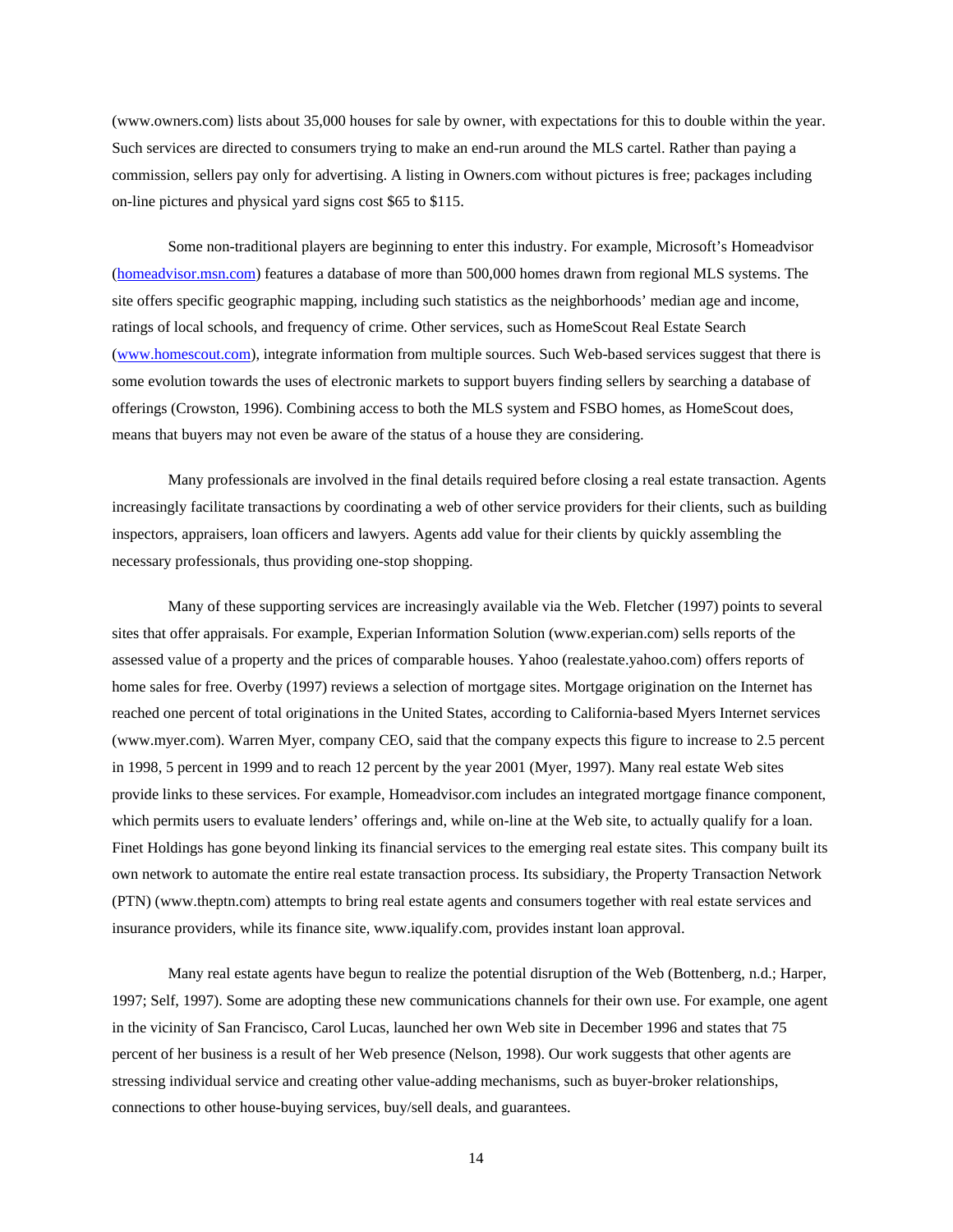#### *Apparent changes in the role of real estate agents*

Three major implications can be drawn concern the ways in which the traditional role of real estate agents as information intermediaries is being contested. Until recently, the only way a potential buyer could easily identify houses for sale was by working with an agent who could search the MLS database. The listing data were an important resource and source of information-based power for the agent and, therefore, closely held. For example, agents pointed out that as recently as the early 1990's, it was common practice to allow *no* customer access to the MLS (print or electronic), making the MLS and the agent a *de facto* information monopoly.

Recently, this control has been weakened by the development of alternative sources of listing information. In particular, the Internet reduces the cost of some communications. Some individual realtors and for-sale-by-owner listing sites are taking advantage of the new medium to more widely disseminate their listings. Such actions seem inconsistent with the view of the listing information as something to be closely controlled. However, from the point of view of a single agent trying to sell houses, listings are advertisements to be made available to as large an audience as possible. Given these developments, many MLS operators and real estate agencies seem to have also decided to use this new medium to make MLS data publicly available. After all, the only way for a listing to get into the MLS is by contract with an agent, so widespread publication does not obviate the need for listing agents, who ultimately control listing information. Thus, it is common to see MLS data about a single property in multiple places. For example, such data could be listed on www.realtor.com, an agency's corporate Web site, a collaborative Web site (with the local newspaper) and/or on the individual (listing) agent's personal Web site.

On the other hand, the data also show that real estate agents seem to play an increasing role in "process support." That is, as the contractual complexity of the real estate process increases, real estate agents are valued for their ability to guide the buyer and seller through the transaction. The legal as well as financial implications embedded within these changes in real estate processes are not always clear, and agents and brokerages are still trying to define and specify these changes. This process support is important for most buyers/sellers since most buy or sell homes infrequently. As a result of these developments, the traditional roles of the real estate agent are being redefined. It appears that agents are increasingly a guide and hand-holder in this process. Moreover, these developments highlight how the social structure, personal contacts and local knowledge increase the value added by the agents. Figure 5 presents a model highlighting the structural dimension of agent social capital. In this figure, the basic buy/sell transaction is shown embedded in a network of other relationships. In essence, the presence of the agent and her ability to bring together the network of connections that a closing demands creates the market (Swedberg, 1994).

The data provide some examples of the active management of both weak and strong ties and, thus, of social capital. For example, in our interviews we learned that agents classify people as *suspects*, *prospects*, *customers* or *clients* depending on the degree of their relationship, and then treat people in these categories in specific ways. A buyer's agent sounds out the client in several ways to determine their needs, drawing specific information based on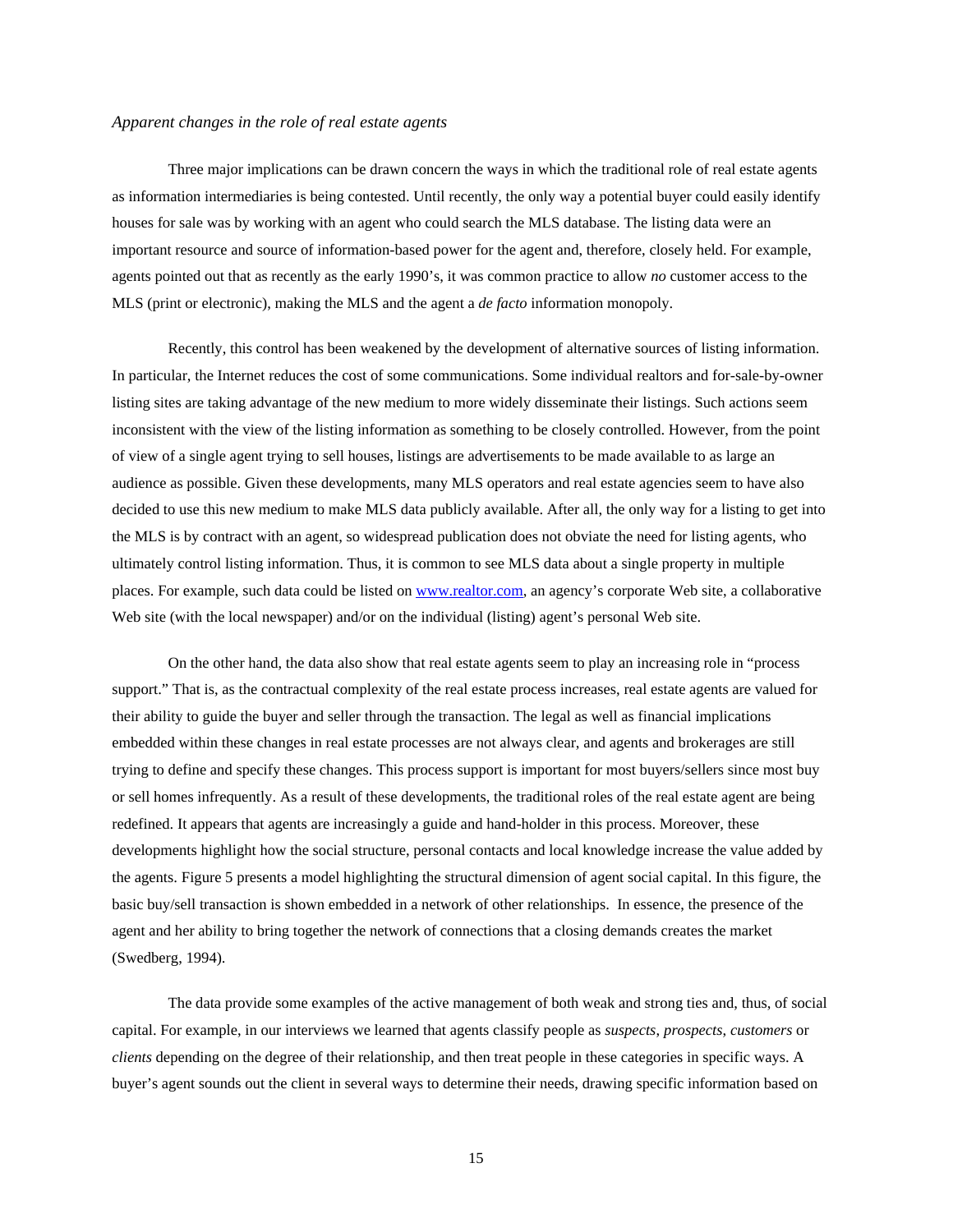the interpretive schema of the agent. The robustness and complexity of the agent's interpretive scheme in conducting this information gathering appears to be a major differentiator among agents (Lamb, 1997).

 Moreover, agents also carefully construct a set of strong ties to such professionals as real estate lawyers, mortgage brokers and house inspectors. Each agent maintains several of each of these professionals in a slowly evolving and symbiotic social network. An agent may have three or four lawyers in her network and add a new tie only if one of the existing links begins to weaken (by being too busy or not performing to the level expected). This type of action reflects the cognitive and relational aspects of social capital (Tsai & Ghoshal, 1998).

#### **Discussion**

In this section we first discuss the findings from each perspective. We then provide an integrated discussion in which we highlight the contributions of both perspectives and the relationships among them.

#### *A transaction-cost perspective*

In our discussion of the transaction-cost perspective, we noted how particular transaction characteristics suggest the use of particular governance mechanisms. Analyzed from this perspective, a real estate transaction exhibits a mix of characteristics, leading to mixed recommendations. Houses differ widely along numerous dimensions (size, location, features), which makes them hard to describe succinctly and increases their asset specificity. Real-estate transactions are complex, with somewhat high uncertainty and difficulty in measuring outcomes. Finally, transactions are characterized by high information impactedness, since sellers typically know much more about their houses than buyers can easily find out. From the perspective of transaction-cost theory, these characteristics of the real estate transaction would suggest that real estate will have very high transaction costs. Indeed, the nearly \$100M/year in commissions earned by real estate agents in our research area (based on sales data and commission fees from this region) can be seen as transaction costs. A transaction-cost perspective thus leads to the suggestion that transaction costs would be reduced if hierarchical rather than market governance mechanisms could be used. On the other hand, the low frequency of the transaction requires that real estate be primarily a market-based activity, since it would be impractical for an individual who rarely buys a house to own the ability to make one.

While transaction-cost economics provides mixed suggestions for the governance mechanism to adopt, the principles of this perspective can provide a basis for reducing the transaction cost. One view of the role of real estate agents is that they help reduce the transaction cost for an individual buyer. For example, an agent can reduce contact cost by use of the MLS, provide standardized contracts to minimize contracting cost, monitor performance, and so on. Agents might also address some of the transaction attributes, e.g., by providing specialized knowledge to help buyers more quickly determine if a house is appropriate (thus managing asset specificity), providing transaction support (thus managing transaction complexity and information impactedness), and so on. Clearly, transaction costs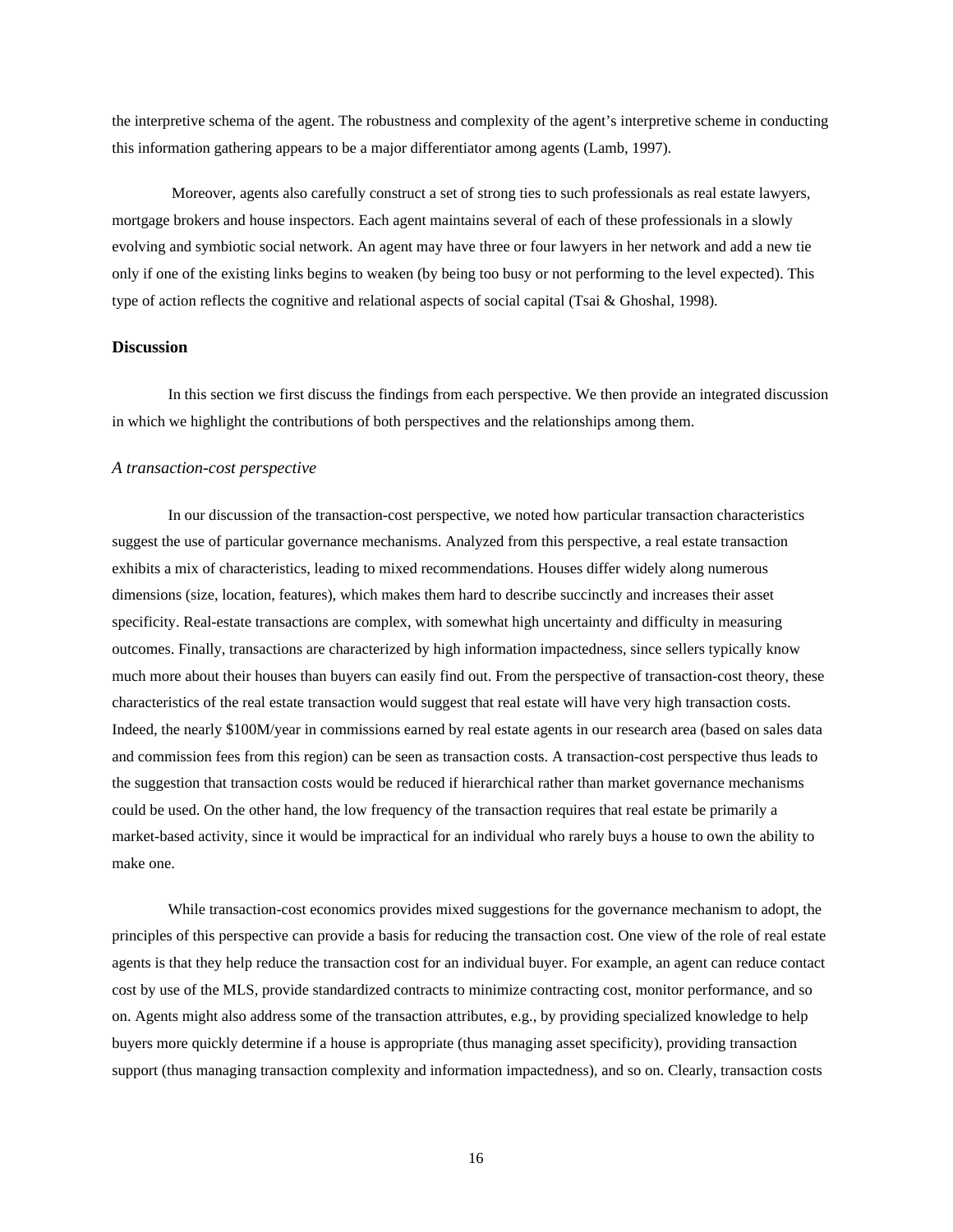cannot be entirely avoided, since agents must be paid, but the cost of the agent could be less than the transaction costs borne by a buyer who does not use an agent (Schmitz, 2000).

Researchers have considered additional factors within this basic transaction-cost framework. In particular, Malone and Smith (1988) analyzed the effects of the cost of communications and the reliability of those performing the tasks. They describe four generic structures and rank them in terms of production costs, coordination costs, and vulnerability costs. Of the four models, the centralized market model depicted in Figure 1 is closest to the typical residential real estate process. The customers contact the real estate agent, who sets the process in play by coordinating the interaction among other value added players in the real estate process. In this model, the real estate agent is the intermediary between the customer and the seller in the process. Figure 2 offers a more realistic model, showing the role of the MLS in centralizing the real estate process, as will be discussed below. The MLS allows buyers and sellers in contact with only a single agent to still share information about available listings.

#### Insert Figure 1 and Figure 2 about here

 We might ask, however, what keeps the consumer from circumnavigating the agent to access other value added players directly? The results of accessing other players directly is described by the decentralized market model of Malone and Smith (1988), shown in Figure 3 direct connection between buyers and sellers. The number of required communications channels in the decentralized market is exponentially greater than in the centralized market model, reflecting the increased cost and decreased efficiency of this approach, especially compared to Figure 2.

#### Insert Figure 3 about here

Malone and Smith's analysis also addresses the effect of new forms of information and communication technologies. Buyers in a decentralized market face a high cost for communications, but this cost can be reduced by the use of technology. For example, the MLS makes it possible for an agent to have complete information about houses offered without the cost of contacting each seller or agent personally. A similar transition is now unfolding for individual buyers. Historically, buyers did not have direct access to the MLS information, because of the cost of reproducing the paper copies and because restricting access protected the position of agents, *de facto* making the MLS and its surrounding processes an information monopoly. However, because of the substantial reduction in communications costs and because many agents share MLS information with buyers as a means of advertising their expertise, many MLS systems or MLS-derived house descriptions are now available on the Internet (Crowston & Wigand, 1999).

A transaction-cost perspective suggests that a new structure for the industry may be emerging as a result of new ICT, as shown in Figure 4. In this structure, buyers and sellers can contact each other directly, as in the decentralized market of Figure 3, but use the Web and the myriad real estate-related sites to avoid incurring the cost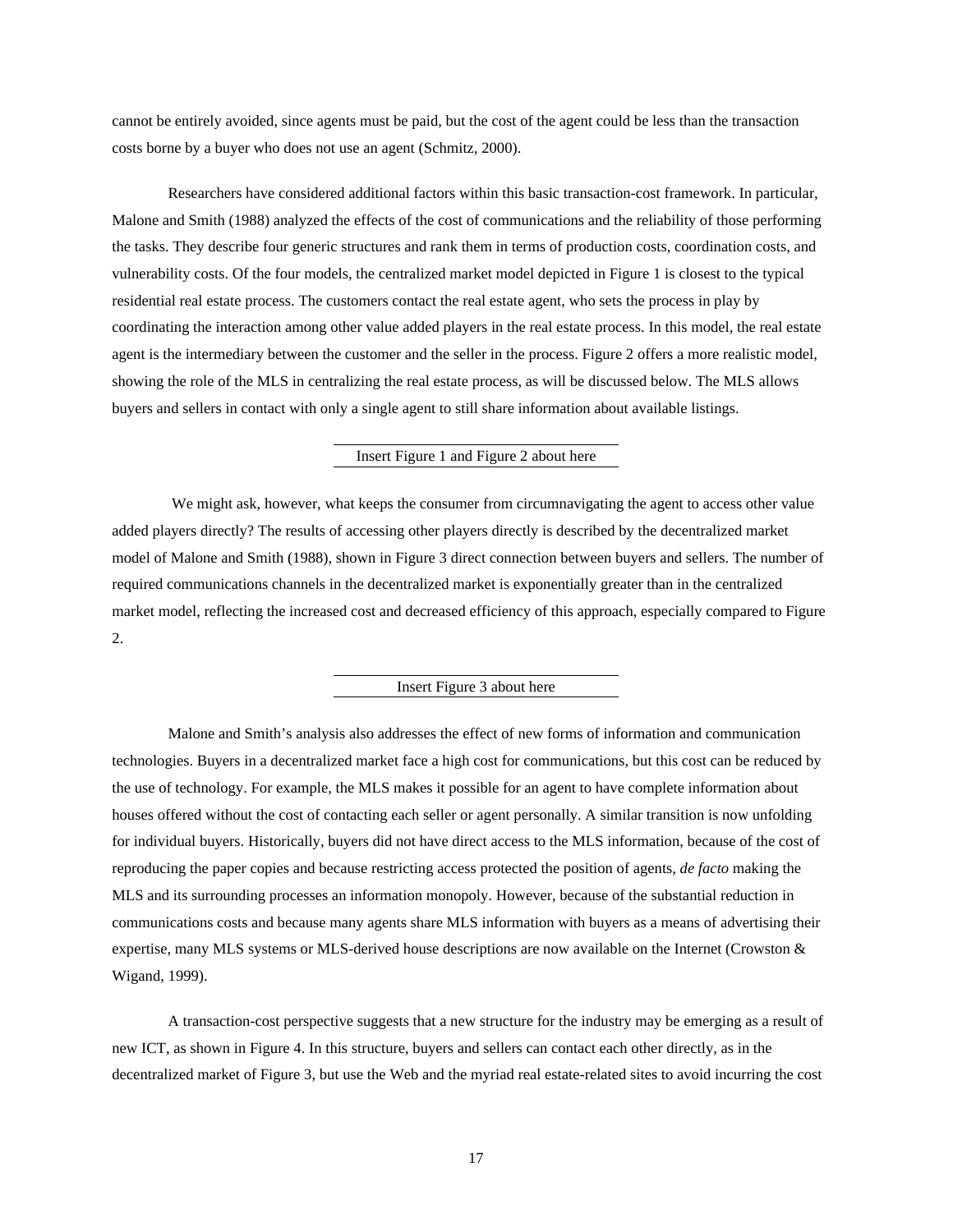of maintaining individual communications ties. Because this new structure also avoids the cost of hiring agents, the emergence of this structure leads to the common prediction of disintermediation.

#### Insert Figure 4 about here

In summary, the transaction-cost perspective focuses on changes in the costs of various transactions due to factors such as changes in access to information. Analysis from this perspective leads to the prediction of disintermediation as buyers and sellers seek to save the costs of the agent and the industry structure shifts from Figure 2 to Figure 4. This shift would be reflected in a growing proportion of homes sold by owners (so-called FSBOs, or "for sale by owner"). However, data from our study region suggest that the FSBO rate remains steady at about 2% of the total number of transactions, while national figures presented by the National Association of Realtors show that FSBO transactions have remained steady for the last six years. There may be some skepticism given the source of the data. Another explanation for the apparent contradiction may be that the Internet is too new of a phenomenon in our study region to have had a significant impact.

From a transaction-cost perspective, another expectation (and perhaps best seen as an intermediate position) would be for agents to slowly "give ground." That is, we would expect to see agents offer their services piece-meal to consumers, that is, unbundling. For instance, an agent might focus on providing a select group of services such as MLS listings and mortgage services. There is some evidence of this behavior in the region we studied. For example, several agents are now offering limited support, such as a flat fee for entering data to the MLS or a pay-as-you-go arrangement for services such as advertising.

We might also expect that as the use of the Internet is legitimated, agents will face increasing competition from other groups that seek to use ICT to disseminate their own information. For example, mortgage firms, financial institutions, chambers of commerce, and other value-added players have also established Web sites and crossaffiliations influencing the real estate business. An increasing number of Web publications list FSBO properties. Through the use of the Internet and ICT, consumers are able to access information that formerly was only made available to agents. On the other hand, both Schmitz (2000) and Grover and Ramanlal (1999) note that intermediaries can also use ICT to manipulate the cost of a transaction. Specifically, intermediaries can increase transaction costs by further constraining access or adding complexity to goods and services to complicate cost comparisons. In other words, the flexibility of electronic markets works in both directions. Our current data reveal no such manipulations, though most agents encourage their clients (buyer or seller) to communicate through them. This allows the agents to intermediate any discussions or decisions relative to closing and provides the opportunity for direct manipulation.

#### *A social-capital perspective*

A social-capital perspective leads to conceptualizing the process of selling/buying real estate as a set of interactions set within social structures that the agents help to develop. These social structures define both how the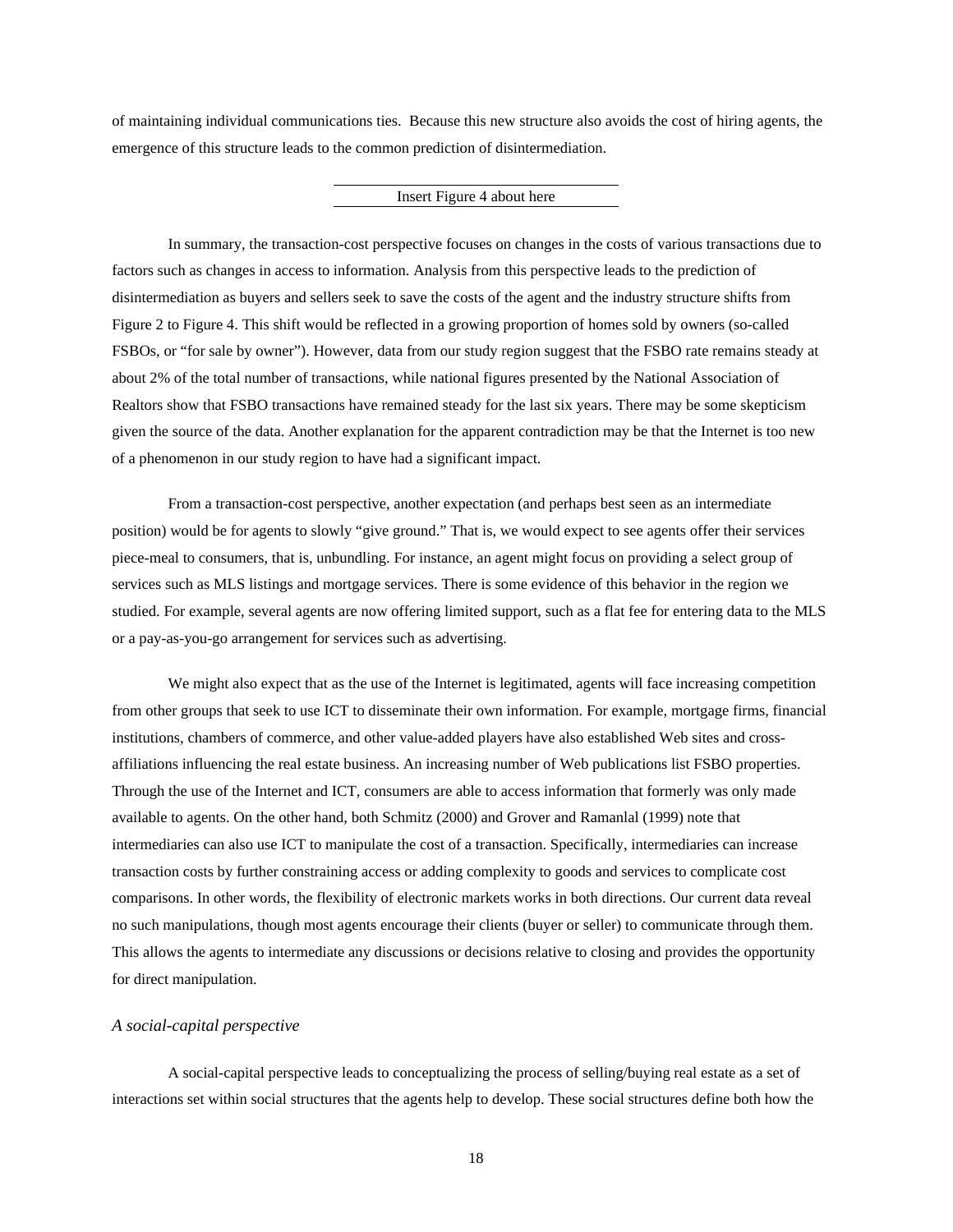agent, buyer, seller (and other contributors) behave and guide the various transactions that make up the sale of a residential property. An agent builds a set of relations within (and because of) their social structures. These relations and structures are shaped by norms and values—both of the agent and the people with whom the agent interacts. For example, since most buyers need to secure a mortgage, real estate agents seek out mortgage brokers who will help their clients. In this way the social network, and especially the strong ties, represents the embedded nature of information relative to the closing process. That is, important information needed to move a house to close is distributed across the members of the real estate agent's social network. Thus, the ability to identify and draw on the proper person's expertise is one part of the real estate agent's value-adding expertise. Moreover, the agent is central to these links and their removal leads to structural holes (the missing connections between nodes that signal the absence of access to needed information, see Burt, 2000).

Figure 5 presents a graphic depiction of the structural dimension of agent social capital. This figure can be compared with the other models described above. In this view, it is the core networks the agents maintain and the interconnections among them that function as the coordination mechanisms. One value of a social network is that the well-connected members have more access to information than do poorly connected members. This shows up in the ability of well-connected network members to bridge sparsely connected social units (known as structural holes, see Burt, 1992). For example, real estate agents have large networks for buying/selling home compared to the typical buyer or seller. These agents can bridge the structural hole that most sellers and buyers face, making them invaluable to the transaction.

#### Insert Figure 5 about here

Theorizing from a social-capital perspective suggests that the increased use of ICT by real estate agents provides a means for these people to extend their social networks and increase their social capital (Eisenberg et al., 1985; Kraut, 1998). Increased connectivity (via cellular phones, pagers and email, often interconnected) allows a real estate agent to more easily maintain contacts with the members of their social networks. For example, in the regional market that serves as the basis for our research reported here, well-connected and successful agents maintain contact lists (databases) that may have 10,000 or more contacts (the metropolitan statistical area is nearly 500,000 people). The increasing use of certain ICT (such as cellular phones, fax and email) also make it easier for potential customers to contact the agent. And, as we mentioned earlier, an Internet presence can extend the agent's presence. Contemporary "web-savvy" agents often have their listings on personal Web sites, organizational Web sites (such as local franchise sites), cooperative sites (such as www.homehunter.com), and the National Association of Realtors' Web site (www.realtor.com).

Our study suggests that conceptualizing social capital in terms of their underlying, network-like structures, such as articulated by the strength of weak ties theory (Granovetter, 1973; 1982), provides insight into how real estate agents work (Crowston, Sawyer, & Wigand, 2001). The strength of weak ties theory suggests that the social network of any member is their primary resource for learning about the world. Participants in the network have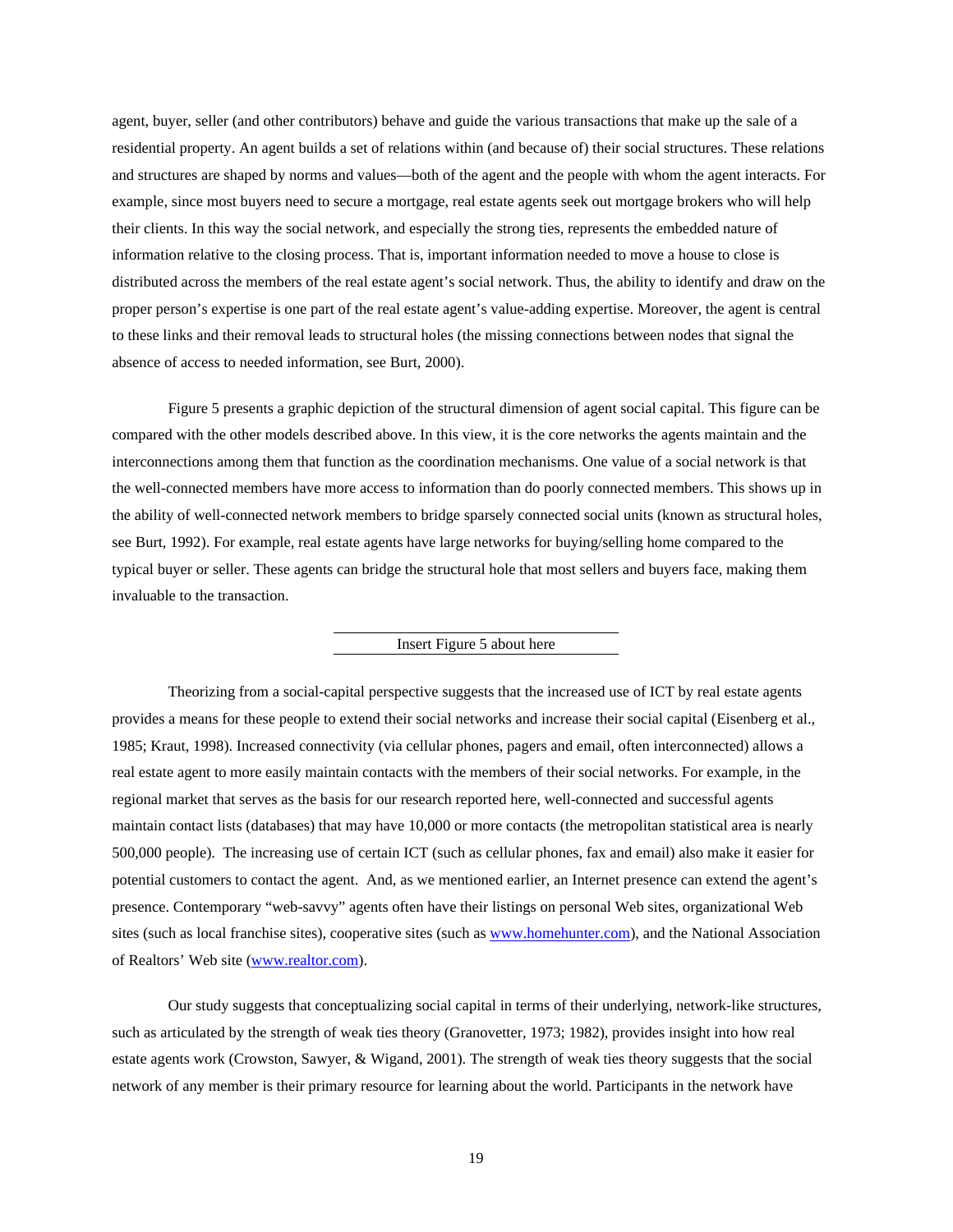relationships with one another of varying strengths. Strongly tied-together members in a network tend to be more similar to each other than different, more likely to be available for each other, share more common interests, and interact more frequently. Conversely, weakly tied-together members in a social network tend to communicate less frequently, be more different than similar, and provide both more new information into the network and more access to other social networks. Relative to the uses of ICT some evidence of the value of such ties can be seen in the online chat groups (known as "homespeak forums") that are part of www.realtor.com.

Applied to the U.S. residential real estate domain, this suggests that agents with large social networks populated with more weak ties will have more social capital to draw upon. The more resource-rich agents will get more listings (via acquaintances) and will also be able to point prospective clients to others who might be able to provide value-adding services. The latter practice may result in various forms of desirable reciprocation with these others, thus widening the degree of the agent's connectedness and exposure. Simply, social networks are selfreinforcing (Burt, 2000).

#### *Comparing the perspectives*

Our data to date suggests that for real estate, the common focus on closing as a single transaction presents a useful but incomplete view of the nature of the industry and the potential effects of ICT. Like travel agents and stockbrokers, real estate agents are market intermediaries in that they coordinate the series of pieces that make up the transaction by connecting the buyer with the seller. However, real estate transactions are more complex and require the contribution of many different value-adding players. As a result, real estate agents are less replaceable in the process than stockbrokers or travel agents. This contradicts the potential for disintermediation suggested by market economics (Sarkar et al., 1995; Schmitz, 2000). In other words, the real estate business is not a "perfect" market in economic sense, it needs the support offered by real estate agents to run smoothly.

Gittell and Weiss (1997) note that considerable research has been conducted on the antecedents of coordination and on the structure of organizational networks, while research linking formal organizational practices and informal networks has been relatively neglected. The concepts of informal networks, social capital and relational coordination appear to be key to the agents' ability to safeguard their position as the market intermediary and coordinator of the real estate transaction process. Thus it is important to look at network-related activities in the real estate transaction process in order to understand how the agent coordinates and influences other value-adding players in the value chain. The further development of formal theories of social capital could lead to strategic application of these theoretical perspectives in the areas of electronic commerce.

Conceptualizing real estate agent's work as the development of social capital allows us to also view the process of a buy/sell as embedded in the social structures created by current contractual arrangements. For example, the closing step typically demands physical presence and paper-based transactions. Thus, an agent who can provide the seller (and/or buyer) with a competent lawyer maintains her position as a process facilitator while also drawing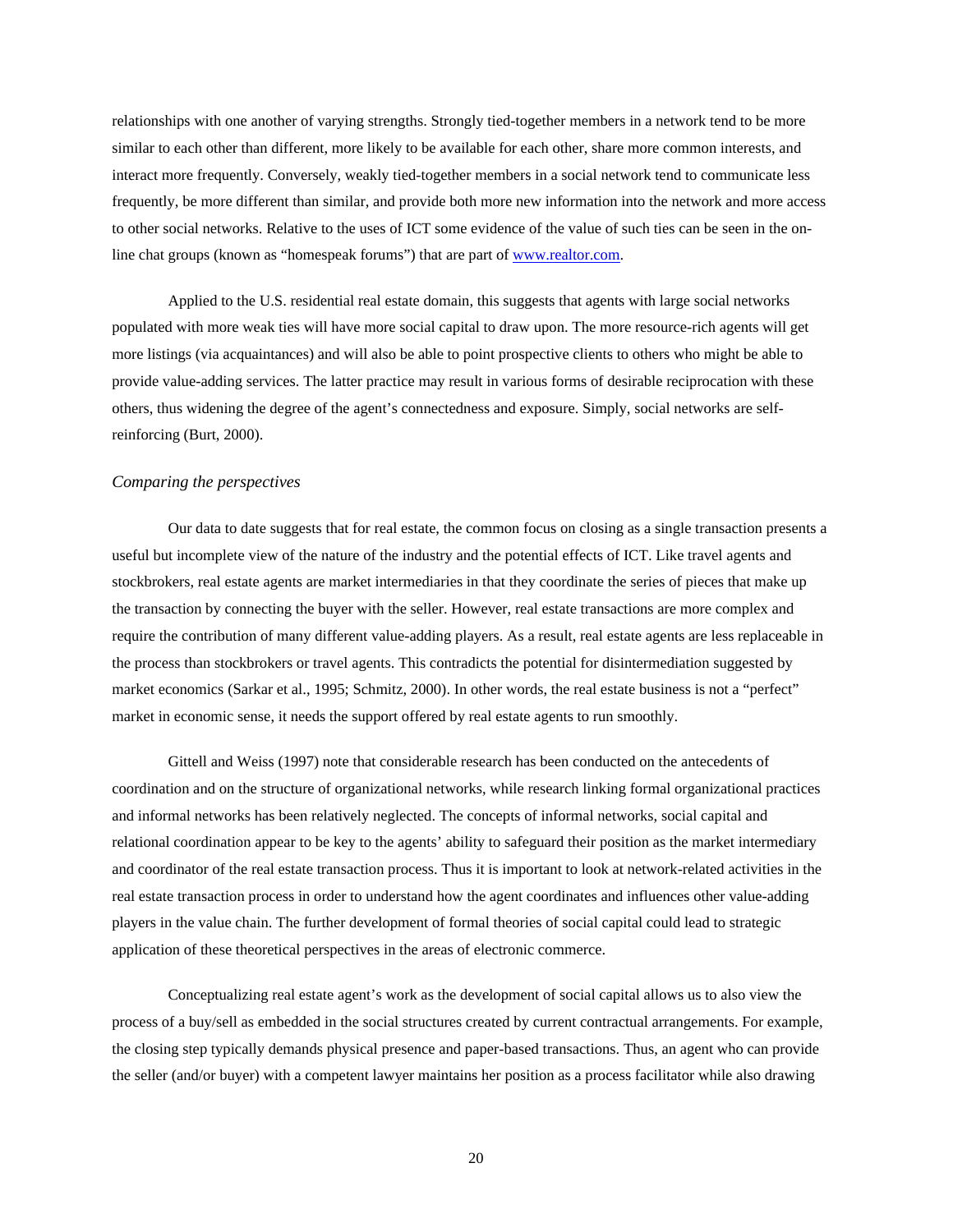on her social capital (to bring the lawyer in). Further, she also increases her social capital by adding the seller/buyer (or both) to her network of weak ties.

Such a socially rich perspective suggests that the real estate agent's knowledge of the transaction process and the network of value added players developed and maintained by the real estate agent serve to distinguish the real estate industry. Agents not only pass information back and forth as in a typical market, but also add value to the transaction process given their knowledge of the transaction process and the social capital that they possess. Further, their use of these networks forms the 'market' in which the transaction occurs (Swedberg, 1994).

Essentially, the residential real estate agent aggregates the services of the value-added players and coordinates the real estate transaction. Creating and maintaining this network of value added players, past customers, and potential future customers constitutes the main work of the real estate agent. Consumers choosing to conduct the real estate transaction on their own or to retain an agent for limited parts of the process may not have access to the larger network of value-added players that a real estate agent provides. Nor do most consumers have the transaction knowledge of the real estate agent. The real estate agent as a trusted intermediary is in a unique position to guide buyers and sellers through the numerous angles and steps in this complex, emotionally-laden, process. This, it seems, fulfills an important "hand-holding" function welcome to buyers and sellers during the often compressed, potentially frenetic time frame in which real estate closings occur.

The transaction-cost perspective helps us recognize that residential real estate closings have high transaction costs for at least three reasons. First, residential real estate is high in asset specificity in that the real estate is specific to a given transaction. Second, residential real estate requires that extensive information be supplied about the land and house. Third, residential real estate is high in uncertainty given the complexity and inevitability of contract modifications required in the transaction process. The transactions are also low in frequency given that generally buyers purchase few homes, which means that buyers and sellers are not very skilled in conducting the transactions.

These considerations suggest that a focus on transaction costs may be most appropriate in cases where the specific conditions outlined by transaction-cost economics for markets are met, namely in spot markets for commodity goods. Under these conditions, the goods being traded are fungible, buyers and sellers agree on their evaluation of the goods, and it is relatively easy for a buyer to know what they are getting. As a result, a single transaction can in fact be disassociated from others without loss. However, our work suggests that as goods become unique and/or as evaluations become idiosyncratic or require expertise to make, it becomes harder for a buyer to know what they are getting. As a result, any individual transaction must be supported by many other transactions. This interdependency makes it even more apparent that any one transaction is connected to a network of other transactions.

Drawing on this perspective, in Figure 6 we outline a suggested gradation of asset specificity ranging from water and energy to custom-designed homes. We expect a transaction focus to be most appropriate at the low end of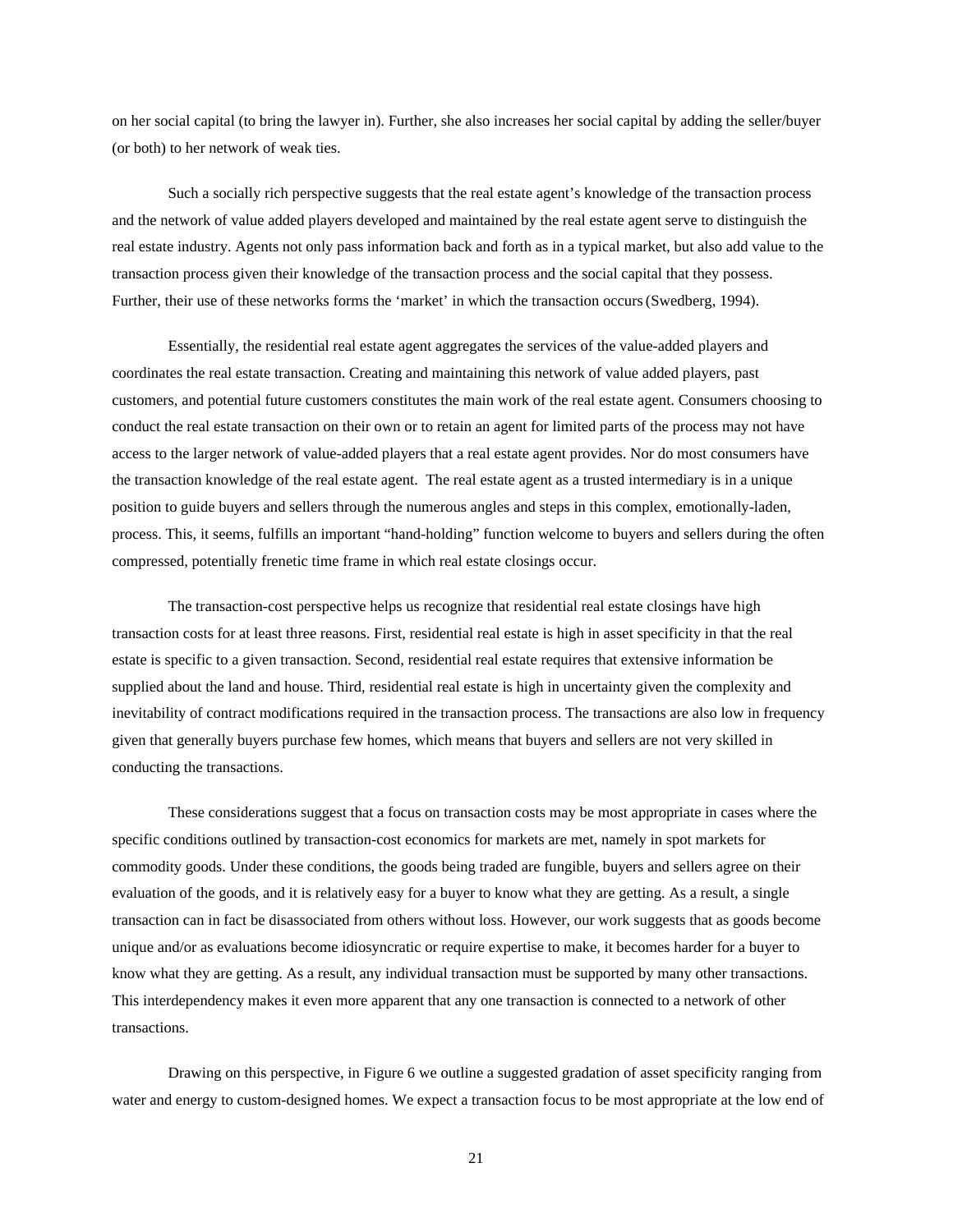this scale and least appropriate at the high end. We note that the participants in any market are embedded in a social context (Burt, 2000; Swedberg, 1994). However, some transactions require less information from the context than do others. For instance, an on-line purchase of a CD occurs within the context of a person whose musical preferences are often know by others (friends, co-workers) and who learns of new CDs and new sources to buy CDs from the social network which she creates. At the time of the purchase, however, she may need little transaction support.

#### Insert Figure 6 about here

Is there any clear connection between transaction-cost and social-capital perspectives of ICT use? We think so, and point to Gittell's concepts of relational coordination (Gittell, 2000a, 2000b). This work builds on both coordination theory and organizational level conceptualizations of social capital. Relational coordination refers to the efforts of participants that show both an awareness of their relationship to the overall work process and to other participants in that process. Relational coordination encompasses both communication and relationship ties among participants. Her work has explored relational coordination in the airline (flight departures) and hospital industries. She finds that higher levels of relational coordination have a significant and positive impact on both quality and efficiency outcomes. This work has also identified specific coordination mechanisms, control mechanisms, human resource and industrial relations practices that serve to strengthen or weaken relational coordination. What this suggests is that a socially rich theory of market structures can be combined with a socially thin view of transactions to create a more comprehensive and potentially more robust conceptualization of the roles of ICT use in reshaping information-intensive work practices.

#### **Conclusion**

Our comparative approach provides a means to compare the kinds of insights offered by both the conceptual perspectives and to better delineate the conditions under which they are most useful. Even more importantly, we have illustrated with this analysis that in order to provide a more rounded and balanced view of ICT uses and their role in information-intensive work, such dual-perspective approaches are warranted. In this final section we highlight several of the implications for the practice of real estate. We also highlight implications for continued research on ICT use and related organizational/ industrial changes.

#### *Implications for practice*

Our analysis suggests that *dis*intermediation is less of a threat than *re-*intermediation. New value-added players are beginning to take on parts of the role of the agent as aggregators. Some of these new intermediaries are traditional players taking on larger roles, such as local real estate franchises. Other sources of re-intermediation are the myriad Web-based service providers. Perhaps the most notable *new* entrant may be Microsoft. They seek to leverage their technical competence and use of the Web as a means to become an intermediary (Crowston &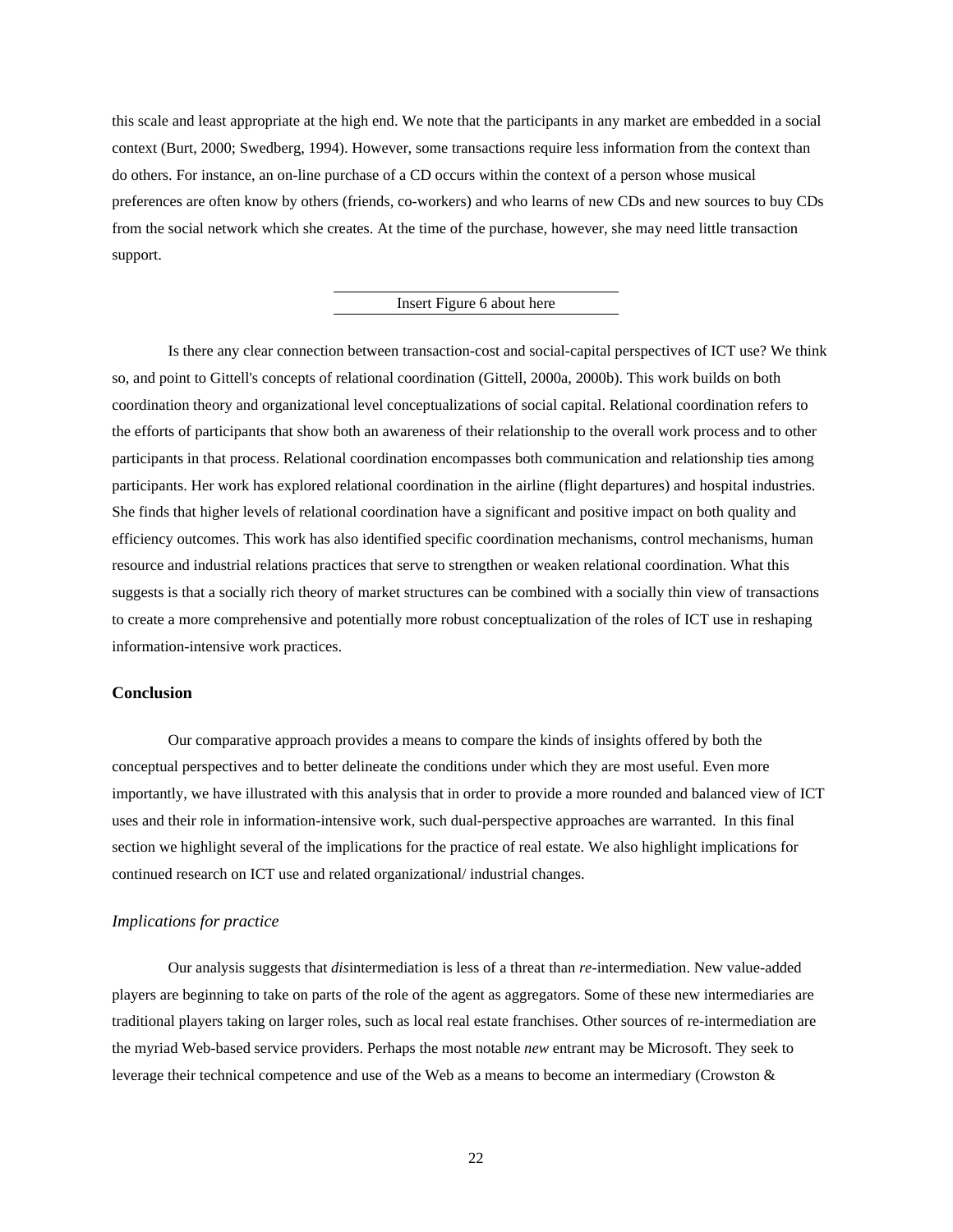Wigand, 1999). The services provided by these new intermediaries lead to an unbundling of services, challenging the current percentage-based flat fee paid to agents at closing.

Agents are also beginning to un-bundle and specialize their services. This is seen in the teaming approach (where one agents focuses on buyers and the second on listings). As we noted at the outset, similar developments—re-intermediation and/or disintermediation—are observable in other industries as well. For example, travel agents also have reacted in part by unbundling their services. Some have started to charge flat service fees for booking a flight, making a hotel reservation, planning a travel itinerary, and so on. Real estate agents would similarly have to start charging fees for specific services rendered rather than the current approach of collecting a single commission for a bundle of services. However, our research indicates that this solution may not ultimately be to the advantage of the agent. In the real estate industry, unbundling lessens the agent's role as a coordinator of the entire transaction process and in turn weakens the strategic positioning and the degree of control possessed by the real estate agent in the value chain of the transaction.

For real estate agents, the increasing use of ICT provides a means to extend their social networks and thereby increase the potential for social capital. Further, there are opportunities for real estate agents to exploit ICT to add more transaction support/value. For instance, there are numerous local services conceivable that only real estate agents might be able to offer. These include developing locally-oriented sites that are available only to clients of agents and provide value-added information about local issues such a neighborhood data, school quality, sale/resale history, and so on. Much of this data is currently, and somewhat generically, provided free from the National Association of Realtors site (www.realtor.com). The data from our research suggests that the agents may be better positioned if they restrict access to such data to clients (such as the efforts by the site maintainers to minimize the ability of people to easily gather large data sets from this site). Moreover, the agents will be continually challenged to identify those services, possibly entirely new and previously un-offered services that add such value for their clients.

#### *Implications for research*

This research suggests that the changes in information-intensive work that ICT uses enable/demand differ depending on the conceptual perspective taken. From a transaction-cost perspective, disintermediation in the real estate industry seems quite clear and may be indicative of changes in other industries. That is, the findings from this study suggest that there are steps in the value-added process where use of ICT can reduce transaction costs. For example, the integrated use of voice-mail, pagers and cell phones allows agents to reduce the time delays in responding to calls during negotiating a closing and to more quickly reach potential buyers when a new listing is posted. Uses of ICT to reduce transaction costs of search and access are particularly relevant for industries where the transaction relies less on a series of coordinated steps to complete and/or where there is low asset specificity (e.g., Choudhury, 1997). Transaction-cost savings are likely to be less relevant, or relevant for only portions of knowledge-intensive processes where the steps have complex and multi-faceted inter-relationships.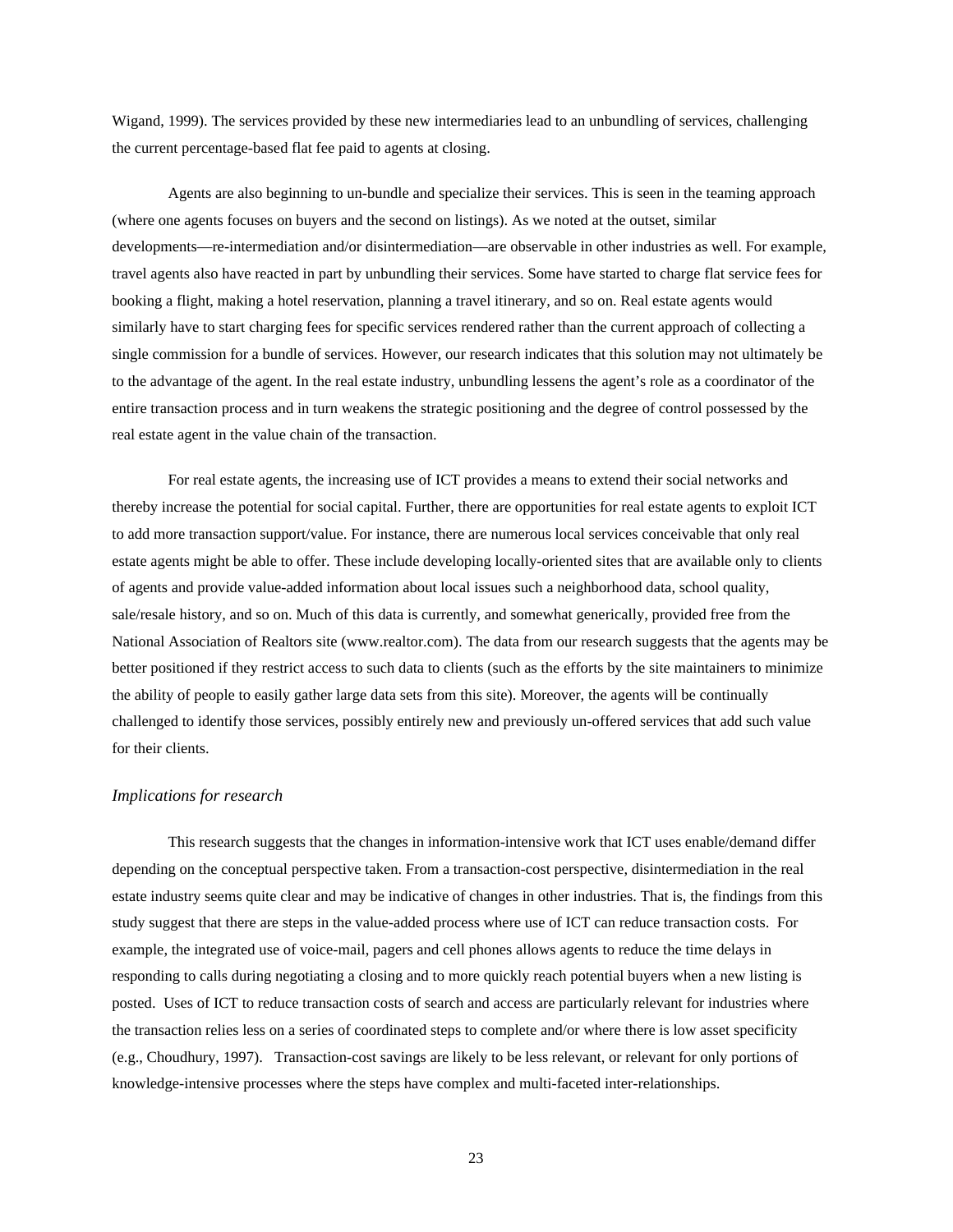A social capital view of the same set of changes provides a different view of market transactions. This perspective suggests that the value in using ICT is in part to enhance the building (and maintaining) of social capital. For example, Pisanis and Willcocks (1999) describe how social relations and personal networks are so pervasive in (and important to) the ship brokering industry that ICT-enabled market-making mechanisms have failed. Barrett's (1999) analysis of the uses of ICT in the London insurance market suggests that, again, social capital and social networks were the more dominant aspect of the market, both impeding and supporting the increased presence of online trading. Since the initial ICT-based systems did not reflect or enable existing social networks, they were not widely used and have not radically changed the practice of insurance. Those (smaller-scale) systems that did reflect existing social structures were used and have become embedded in the structures that now exist.

Understanding how the three components of social capital (structure, relation and cognition) are affected by ICT use provides a means to relate the work of agents to their roles as an intermediary during the buy/sell transaction. ICT use can affect all three components of social capital. For example, agents can use ICT, such as linking together voice mail, pager and cell phone, to develop and maintain their network of weak and strong ties. Use of ICT can also alter the relational aspects of social capital. In our work, findings suggest that real estate agents who use ICT to buffer themselves from clients (not returning calls, not checking/responding to email, not maintaining a current Web site) will weaken their relations. And ICT use can alter what is expected of an agent. For example, many prospective sellers expect that an agent will provide a Web presence for their listing, going beyond traditional advertising media.

A socially thin view of the residential real estate closing treats this effort as a market-based transaction. Such a perspective provides a limited approximation to the changes wrought by ICT. This view may also misrepresent the more nuanced aspects of the adaptations being made. A socially rich view on the same phenomena highlights a different set of uses of ICT. This perspective showcases the ways in which ICT are used to build and draw on the social relationships that underpin the actual transactions, to help guide the process of closing, and to invoke expertise as needed. The socially rich perspective highlights the communicative aspects of information while the socially thin perspective highlights the informational aspects of communication. This latter view treats information as discrete and portable. The socially rich perspective emphasizes the embedded nature of information and the importance of having links to these sources and the awareness to use them.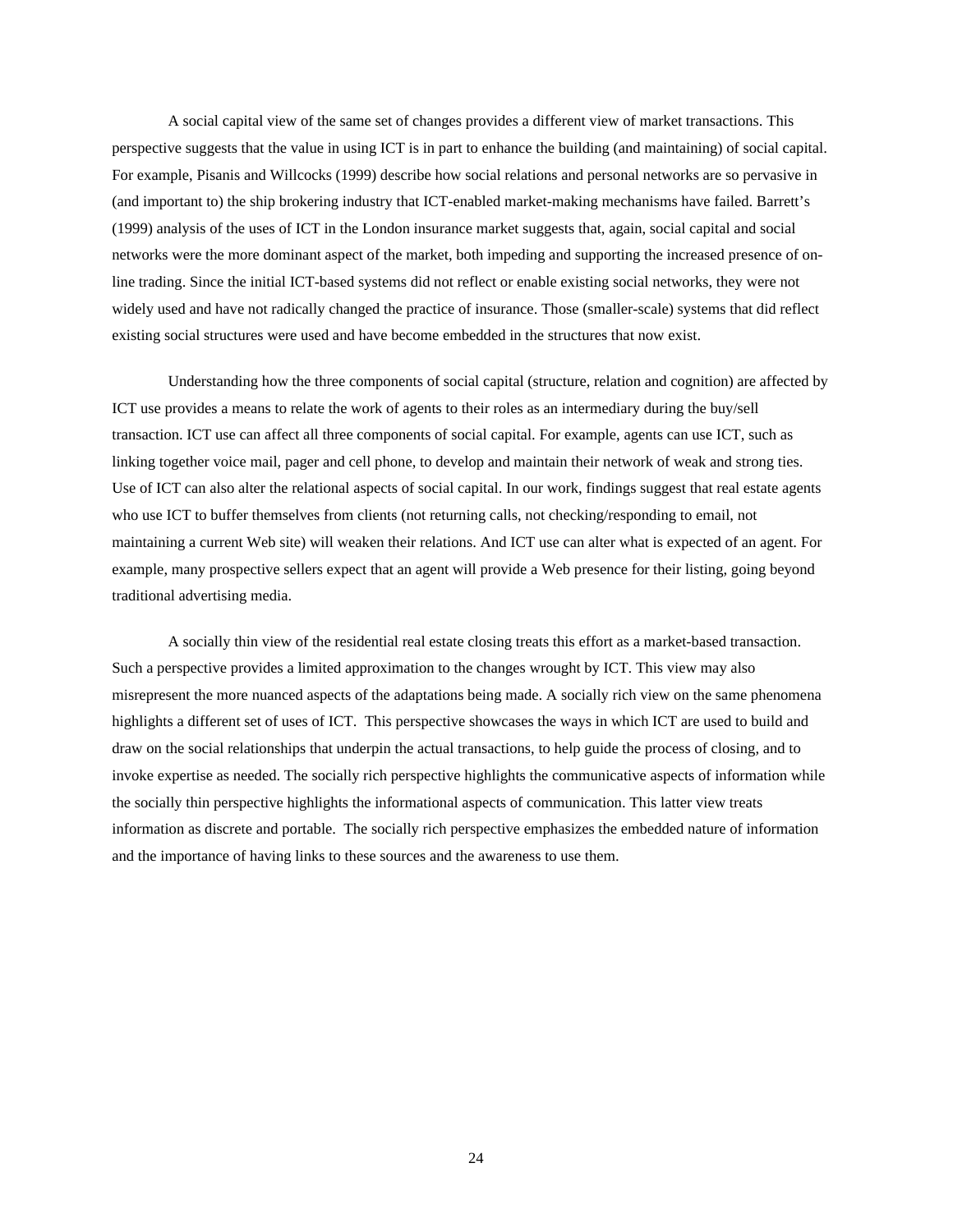#### **References**

"Allstate to layoff". (1999, November 11). Allstate to lay off 4,000 workers. *Syracuse Post-Standard,* C-4.

Baen, J., & Guttery, R. (1997). The coming downsizing of real estate: Implications of technology. *Journal of Real Estate Portfolio Management, 3*(1), 1–18.

Baker. (1984). Need citation.

- Bakos, Y. (1998). The emerging role of electronic marketplaces on the Internet. *Communications of the ACM, 41*(8), 35–42.
- Barrett, M., & Heracleous. (1999). *Globalization as a Structurational Process: The Local-Global Dialectic in the Context of the London Insurance Market.* Paper presented at the Academy of Management Conference.
- Battey, J. (2000, February 21). By the numbers*. InfoWorld,* pp. 18.
- Becker, G. S. (1975). *Human Capital: A Theoretical and Empirical Analysis* ( 2nd ed.). New York: National Bureau of Economic Research.
- Benjamin, R., & Wigand, R. (1995). Electronic markets and virtual value chains on the information superhighway. *Sloan Management Review*(Winter), 62–72.
- Bottenberg, T. A. (n.d.). *Making the Internet Work for REALTORS® or, Getting Serious about the Web!* (URL http://www.ired.com/web-biz/abc0.htm): IRED.
- Burt, R. (1988). The stability of American markets. *American Journal of Sociology, 93*, 356–395.
- Burt, R. (1997). The contingent value of social capital. *Administrative Science Quarterly, 42*, 339-365.
- Burt, R. (2000). The Network Structure of Social Capital. In R. Sutton & B. Staw (Eds.), *Research in Organizational Behavior*. Greenwich, CT: JAI Press.
- Burt, R. L. (1992). *Structural Holes*. Cambridge (MA): Harvard University Press.
- Buxmann, P., & Gebauer, J. (1998). *Internet-based intermediaries—The case of the real estate market.* Paper presented at the Proceedings of the Sixth European Conference on Information Systems.
- Chandler, A. D., Jr. (1962). *Strategy and Structure: Chapters in the History of the American Industrial Enterprise*. Cambridge, MA: MIT Press.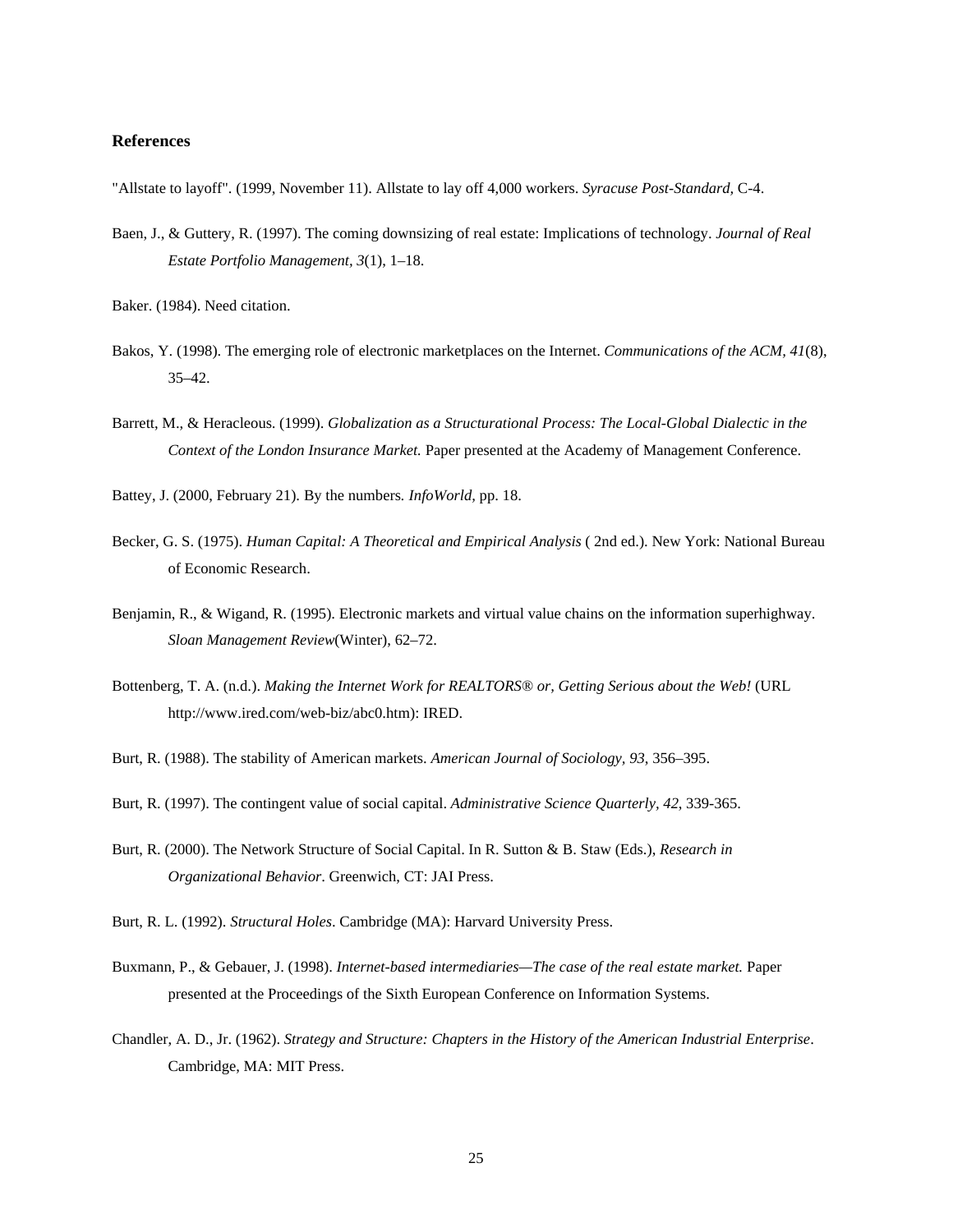- Choudhury, V. (1997). Strategic choices in the development of interorganizational information systems. *Information Systems Research, 8*(2).
- Choudhury, V., Hartzel, K., & Konsynski, B. R. (1998). Uses and consequences of electronic markets: An empirical investigation in the aircraft parts. *MIS Quarterly, 22*(4), 471–507.

Coase, R. H. (1937). The nature of the firm. *Economica, 4*, 386-405.

Coleman. (1972). Need citation.

- Coleman, J. S. (1988). Social capital in the creation of human capital. *American Journal of Sociology, 94*, 95–120.
- Crowston, K. (1996). *Market-enabling Internet agents.* Paper presented at the Proceedings of the International Conference on Information Systems, Cincinnati, OH.
- Crowston, K., Sawyer, S., & Wigand, R. (2001). Investigating the interplay between structure and technology in the real estate industry. *Information, Technology and People, 15*(2).
- Crowston, K., & Wigand, R. (1999). Real estate war in cyberspace: An emerging electronic market? *International Journal of Electronic Markets, 9*(1–2), 1–8.
- Doherty, J. (2000). Bye-Bye, middleman. *Barron's, 80*(4), 17.
- Eisenberg, E., Farace, R., Monge, P., Bettinghaus, E., Kurchner-Hawkins, R., Miller, K., & Rothman, L. (1985). Communication linkages in interorganizational systems: Review and synthesis. In B. Dervin & M. Voight (Eds.), *Progress in Communications Sciences* (pp. 231–261). Norwood, NJ: Ablex.
- Fisher, S. E. (2000, February 21). Internet shakeup for insurance*. InfoWorld,* pp. 34–35.
- Fletcher, J. (1997, September 26). On the Web: What's your house worth? *Wall Street Journal,* pp. B12.
- Gellman, R. (1996). Disintermediation and the Internet. *Government Information Quarterly, 13*(1), 1–8.
- Gittell, J. (2000a). Organizing work to support relational coordination. *International Journal of Human Resource Management, 11*(3), 517–534.
- Gittell, J. (2000b). Paradox of coordination and control. *California Management Review, 42*(3), 1–17.
- Gittell, J. H., & Weiss, L. (1997). *How Organization Design Shapes Informal Networks: The Case of Patient Care Management* (Unpublished manuscript): Harvard Business School.

Granovetter, M. (1973). The strength of weak ties. *American Journal of Sociology, 78*(6), 1361–1381.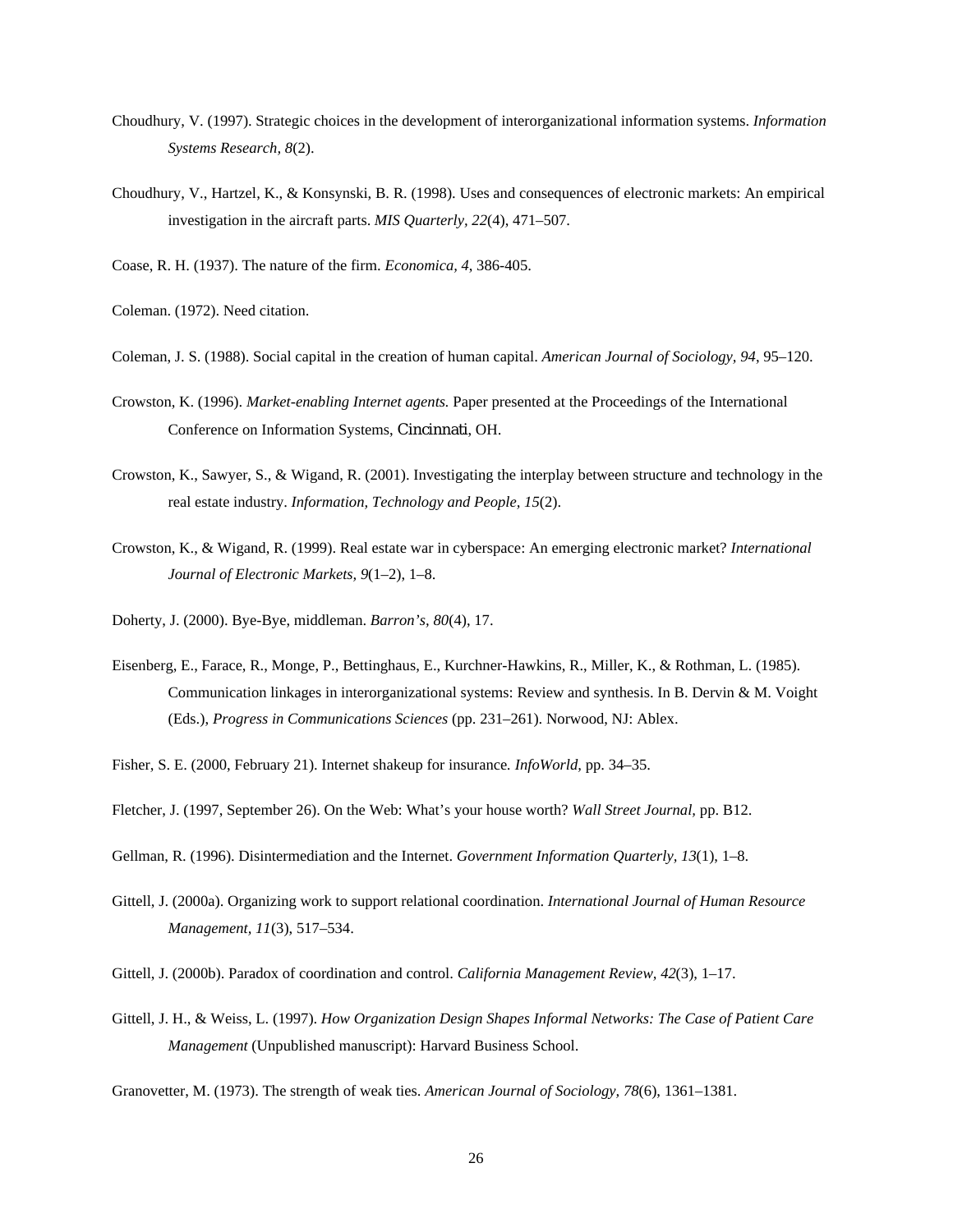- Granovetter, M. (1982). The strength of weak ties: A network theory revisited. In N. Lin & P. V. Marsden (Eds.), *Social structure and network analysis* (pp. 105-130). Beverly Hills, CA: Sage.
- Granovetter, M. (1985). Economic action and social structure: The problem of embeddedness. *American Journal of Sociology, 91*(3), 481–510.
- Grover, V., & Ramanlal, P. (1999). Six myths of information and markets: Information technology networks, electronic commerce, and the battle for consumer surplus. *MIS Quarterly, 23*(4).
- Hansen, M. (1999). The search-transfer problem: The role of weak ties in sharing knowledge across subunits. *Administrative Science Quarterly, 44*, 82–111.
- Harper, J. (1997). *How to Fix the Real Estate Web* (URL [http://www.retechtrax.com/today.html,](http://www.retechtrax.com/today.html) today2.html, today3.html, today4.html): TechTrax.
- Hess, K., & Kemerer, C. (1994). Computerized loan origination systems: An industry case study of the electronic markets hypothesis. *MIS Quarterly, 18*(3), 251–275.
- Jackson, B. (1987). *Fieldwork*. Urbana, IL: University of Illinois Press.
- Jacobs, J. (1961). *The death and life of great American cities*. New York: Random House.
- Krackhardt. (1990). Need citation.
- Krackhardt, & Stern. (1988). Need citation.
- Kraut, R. E., Rice, R.E., Cool, C., Fish, R.S. (1998). Varieties of Social Influence: The Role of Utility and Norms in the Success of a New Communication Medium. *Organization Science, 9*(4), 437-453.
- Lamb, R. (1997). *Interorganizational Relationships and Information Services: How Technical and Institutional Environments Influence Data Gathering Practices.* Unpublished Unpublished doctoral thesis, University of California, Irvine.
- Lewis, I., Semeijn, J., & Talalayevsky, A. (1998). The impact of information technology on travel agents. *Transportation Journal, 37*(4), 20–25.
- Lewis, I., & Talalayevsky, A. (1997). Travel agents: Threatened intermediaries? *Transportation Journal, 36*(3), 26–30.
- Lohse, D. (1999, November 11). Allstate plans direct insurance sales by phone, Internet*. The Wall Street Journal,* pp. B121.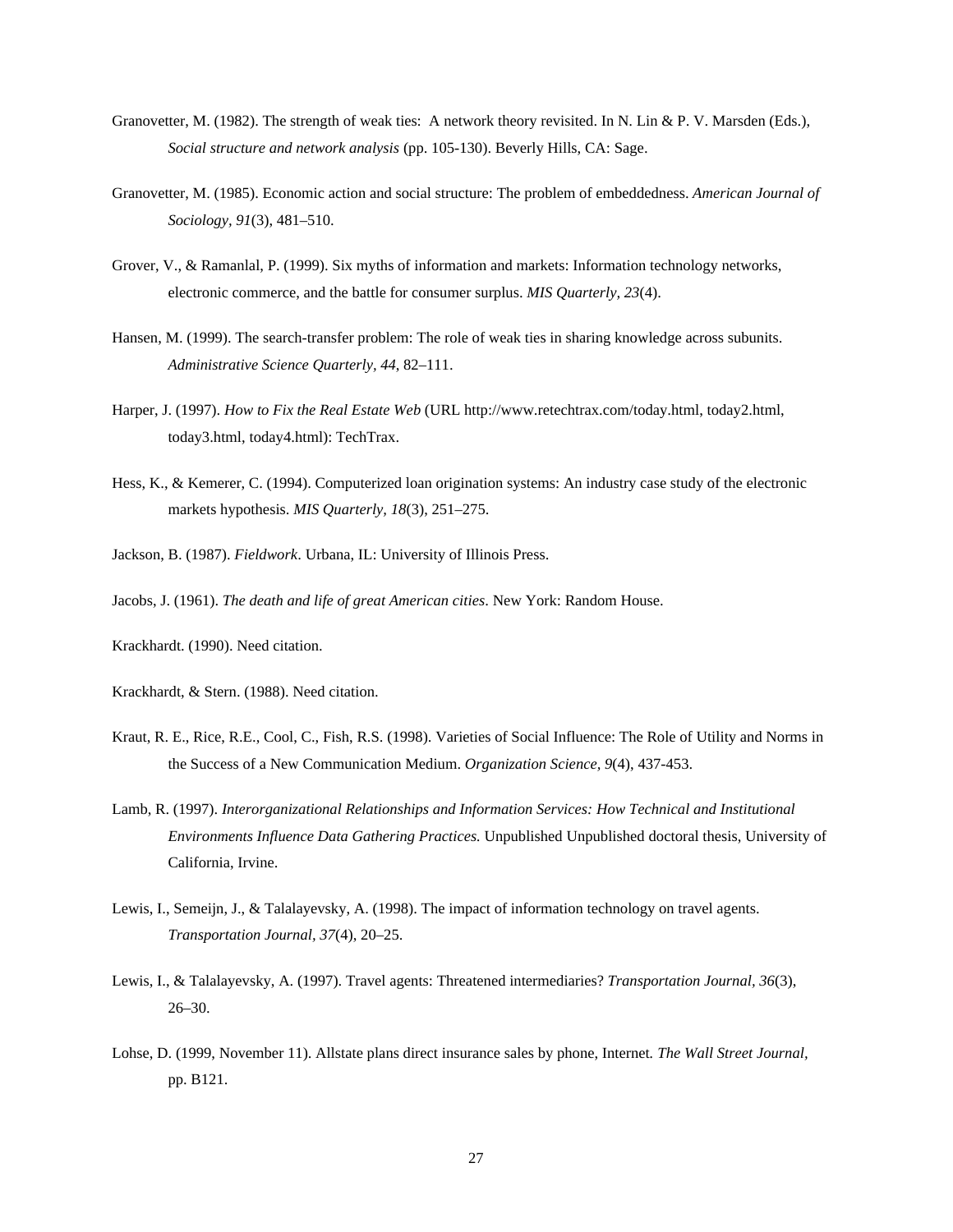- Malone, T. W., & Smith, S. A. (1988). Modeling the performance of organizational structures. *Operations Research, 36*(3), 421–436.
- Miles, M. (1979). Qualitative Data as an Attractive Nuisance: The Problem of Analysis. *Administrative Science Quarterly, 24*, 590–600.
- Miles, M. B., & Huberman, A. M. (1994). *Qualitative Data Analysis : An Expanded Sourcebook* ( 2nd ed.). Thousand Oaks: Sage Publications.
- Milgrom, P., & Roberts, J. (1992). *Economics, Organization and Management*. Englewood Cliffs, NJ: Prentice Hall.
- Myer, W. (1997, October 1). Mortgage originations in the U. S. *Virtual Finance International,* pp. 8.
- National Association of Realtors. (1998). *You own it … protect it!* [Video]. Washington, DC: National Association of Realtors.
- Neches, R., Neches, A.-L., Postel, P., Tenenbaum, J. M., & Frank, R. (n.d.). *Electronic Commerce on the Internet* (URL http://info.broker.isi.edu/fast/articles/EC-on-Internet.html): USC Information Sciences Institute.
- Nelson, K. (1998). Home on the net: Electronic commerce infiltrates real estate sales. *Sales & Field Force Automation*(June), 58-60.
- Overby, S. (1997, Winter). Home: A loan*. Internet Shopper,* pp. 27–34.
- Pisanias, N., & Willcocks, L. (1999). Understanding slow internet adoption: "Infomediation" in ship-broking markets. *Journal of Information Technology, 14*(4), 399–413.
- Powell, W., & Smith-Doerr, L. (1994). Networks and economic life. In N. Smelser & R. Swedberg (Eds.), *Handbook of Economic Sociology* (pp. 368–402). Princeton, NJ: Princeton University Press.
- Putnam, R. D. (1993). The prosperous community: Social capital and public life. *American Prospect, 13*, 35–42.
- Putnam, R. D. (1995). Bowling alone. *Journal of Democracy, 6*, 65–78.
- Sarkar, M. B., Butler, B., & Steinfield, C. (1995). Intermediaries and cybermediaries: A continuing role for mediating players in the electronic market place. *Journal of Computer-Mediated Communication, 1*(3). Available: URL [http://www.ascusc.org/jcmc/vol1/issue3/sarkar.html.](http://www.ascusc.org/jcmc/vol1/issue3/sarkar.html)
- Sawyer, S., Crowston, K., & Wigand, R. (1999). *ICT in the real estate industry: Agents and social capital.* Paper presented at the Advances In Social Informatics And Information Systems Track, Americas Conference on Information Systems, Milwaukee, WI.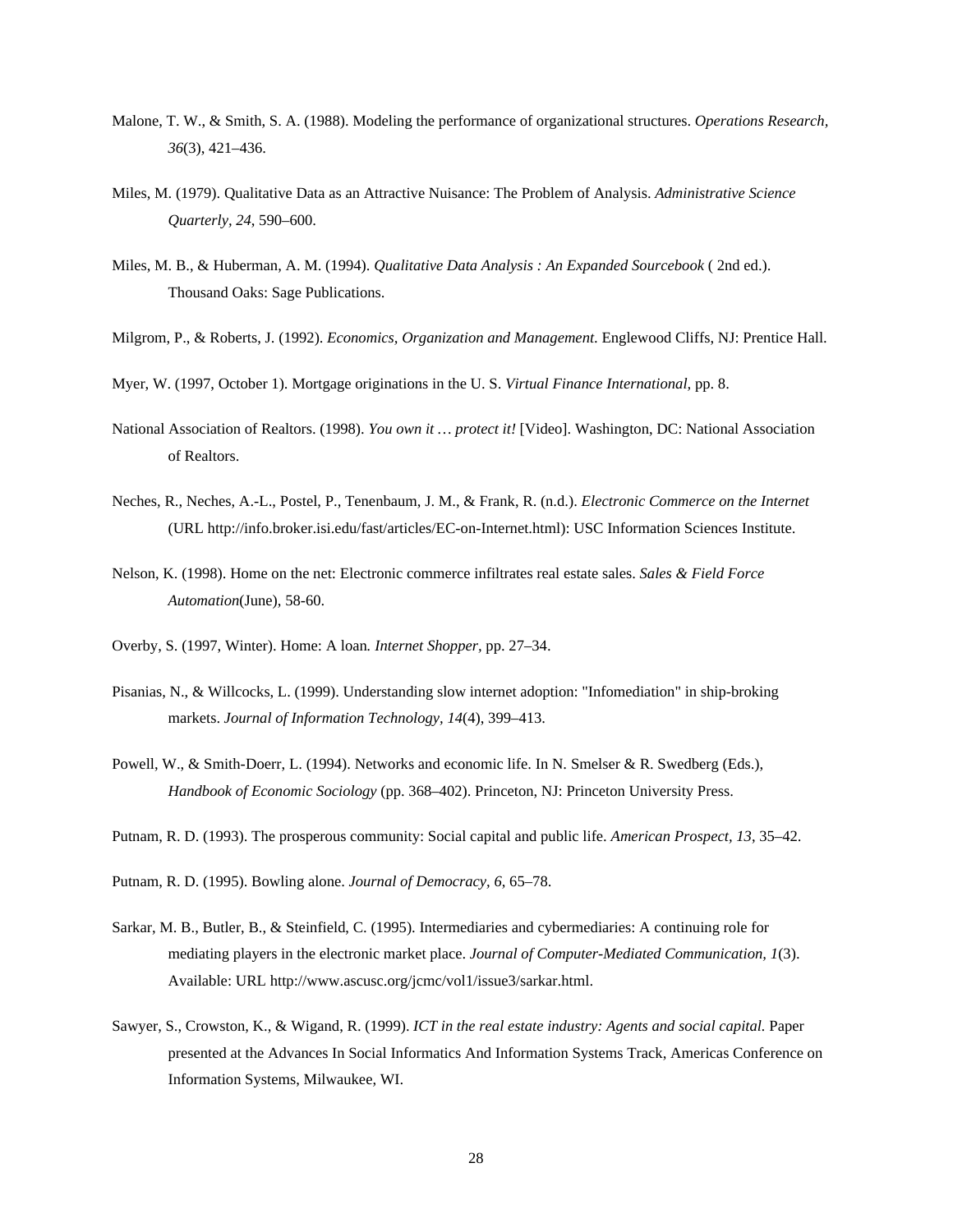- Schmitz, S. (2000). The effects of electronic commerce on the structure of intermediation. *The Journal of Computer-Mediated Communication, 5*(3). Available: Available online at [http://www.ascusc.org/jcmc/vol5/issue3/schmitz.html.](http://www.ascusc.org/jcmc/vol5/issue3/schmitz.html)
- Seidler, J. (1974). On using informants: A technique for collecting quantitative data and controlling measurement error in organization analysis. *American Sociological Review, 39*(12), 816–831.
- Self, T. (1997). *The Agent and the WEB* (URL http://www.ired.com/web-biz/agents0.htm): IRED.
- Swedberg, R. (1994). Markets as Social Structures. In R. Smelser & R. Swedberg (Eds.), *Handbook of Economic Sociology* (Vol. 256–282). Princeton: Russell Sage Foundation.
- "Travel agents threatened". (1999, November 16). Travel agents threatened by online rivals. *Syracuse Post-Standard,* C-6.
- Tsai, W., & Ghoshal, S. (1998). Social capital and value creation: The role of intrafirm networks. *Academy of Management Journal, 41*(4), 464-476.
- Tucillo, J. (1997). Technology and the housing markets. *Business Economics, 32*(3), 17–20.
- Wellman, B. (1988). Structural analysis: from method and metaphor to theory and substance. In B. Wellman & S. Berkowitz (Eds.), *Social Structures: A Network Approach* (pp. 19-61). New York: Cambridge University Press.
- White, H. (1981). Where do markets come from. *American Journal of Sociology, 87*, 517–547.
- Wigand, R. (1997). Electronic commerce: Definition, theory and context. *The Information Society, 13*(3), 1–16.
- Wigand, R. T. (1997). Electronic data interchange: A transaction cost perspective. *EDI Forum, 10*(1), 60–65.
- Wigand, R. T., Picot, A., & Reichwald, R. (1997). *Information, Organization and Management: Expanding Markets and Corporate Boundaries*. Chichester, England: John Wiley & Sons.
- Williamson, O. E. (1981). The economics of organization: The transaction cost approach. *American Journal of Sociology, 87*(3), 548–577.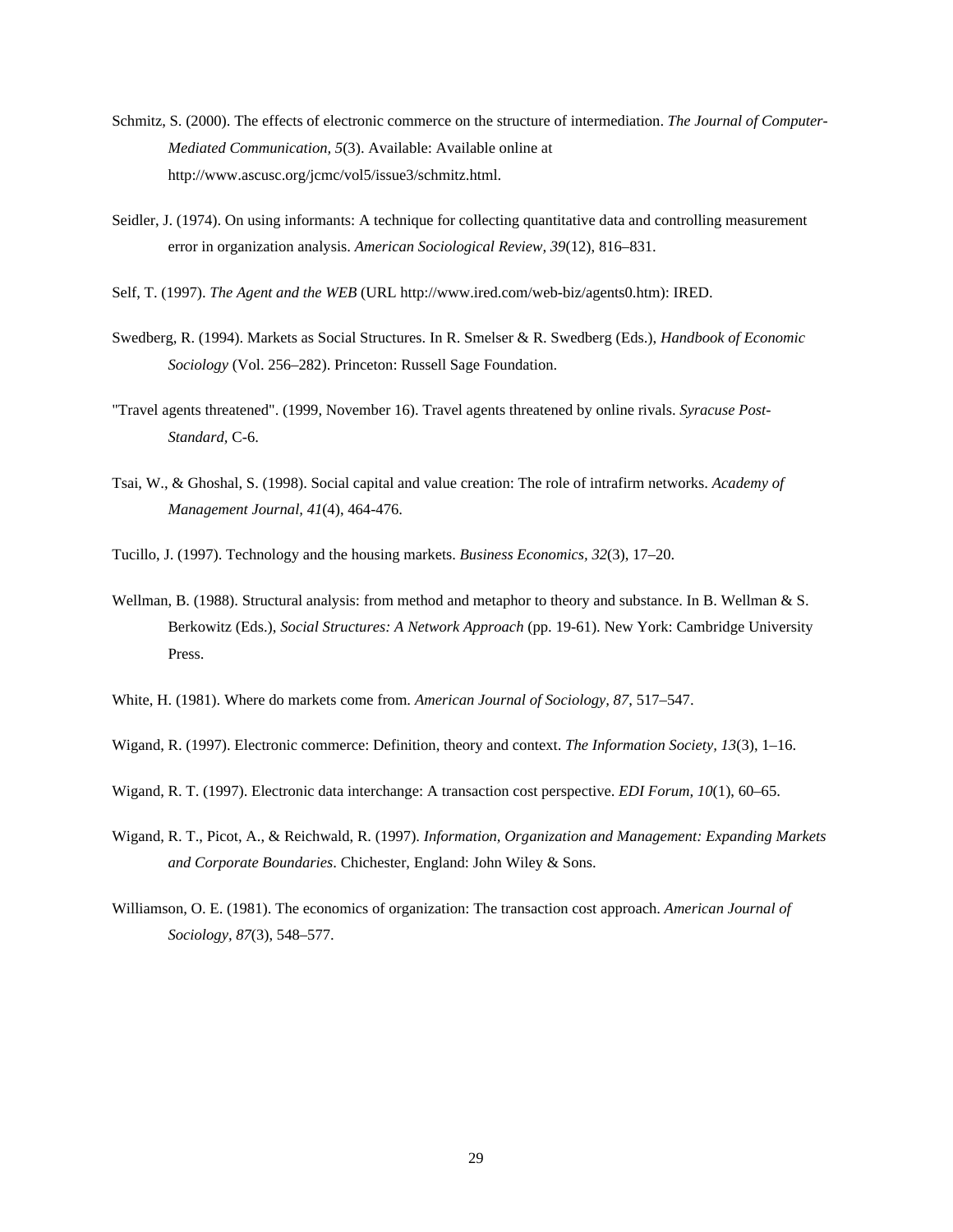### **Tables and Figures**



**Figure 1.** A centralized market, from Malone and Smith.

 $B = Buyers, S = Sellers, A = Agents. Lines represent communications links.$ 



**Figure 2.** A centralized market in real estate, showing the role of the Multiple Listing Service (MLS).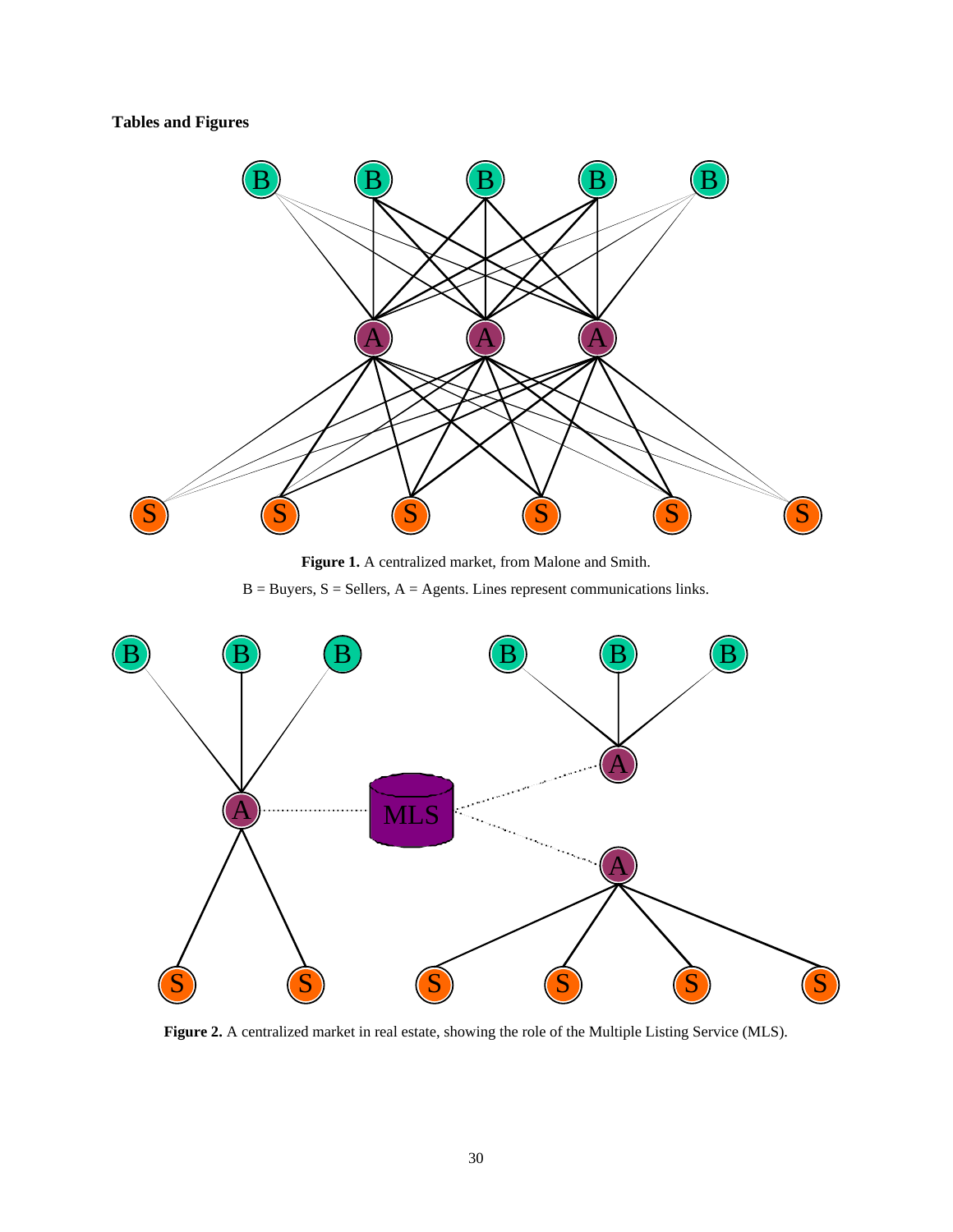

**Figure 3.** A decentralized market, from Malone and Smith.



**Figure 4.** A decentralized market facilitated by a listings Web site.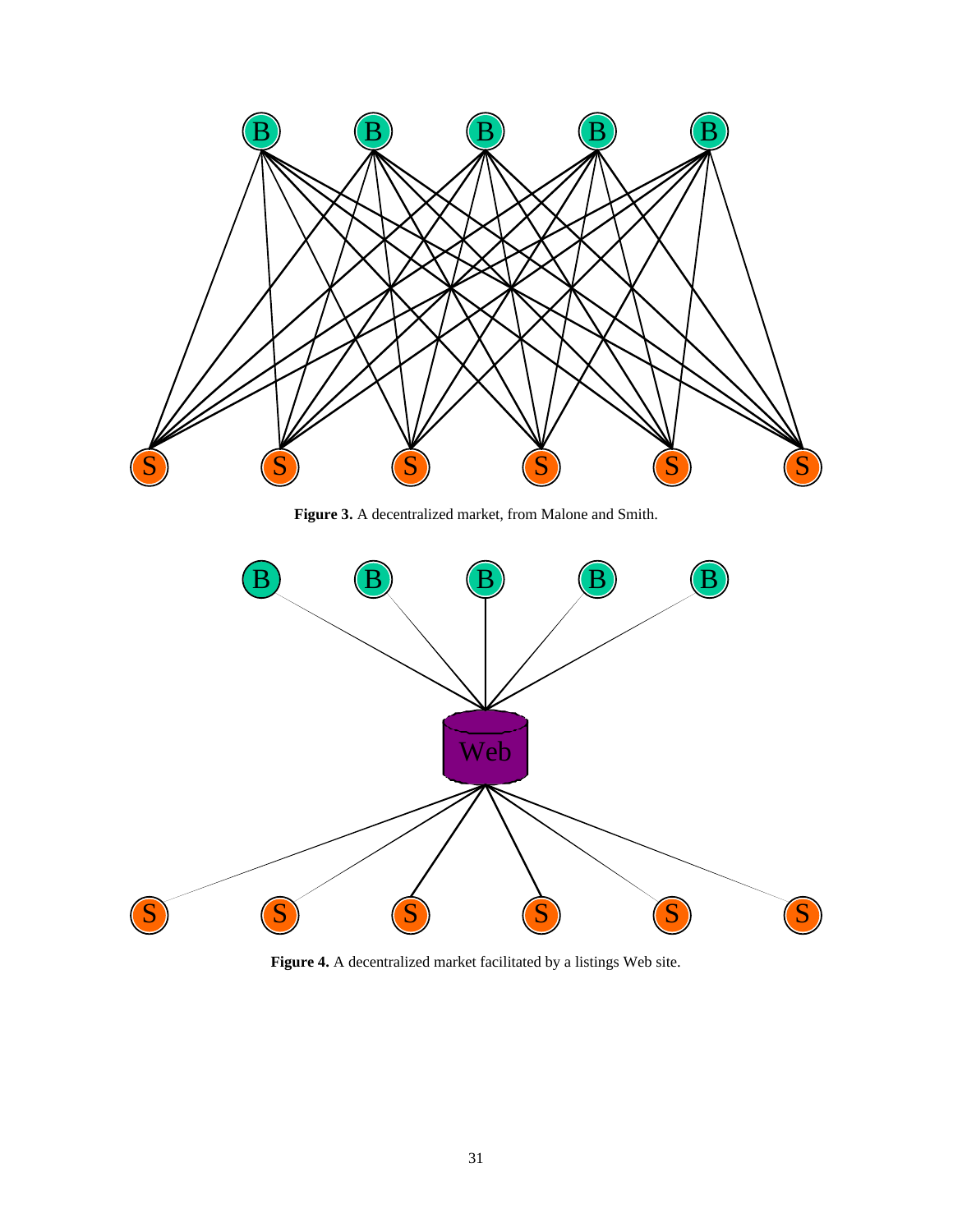

**Figure 5.** Real estate transaction embedded in a web of relationships. Black circles indicate other social contacts. Dashed lines indicate contacts unrelated to the buy/sell transaction.



Figure 6. Varying levels of asset specificity create varying needs for description.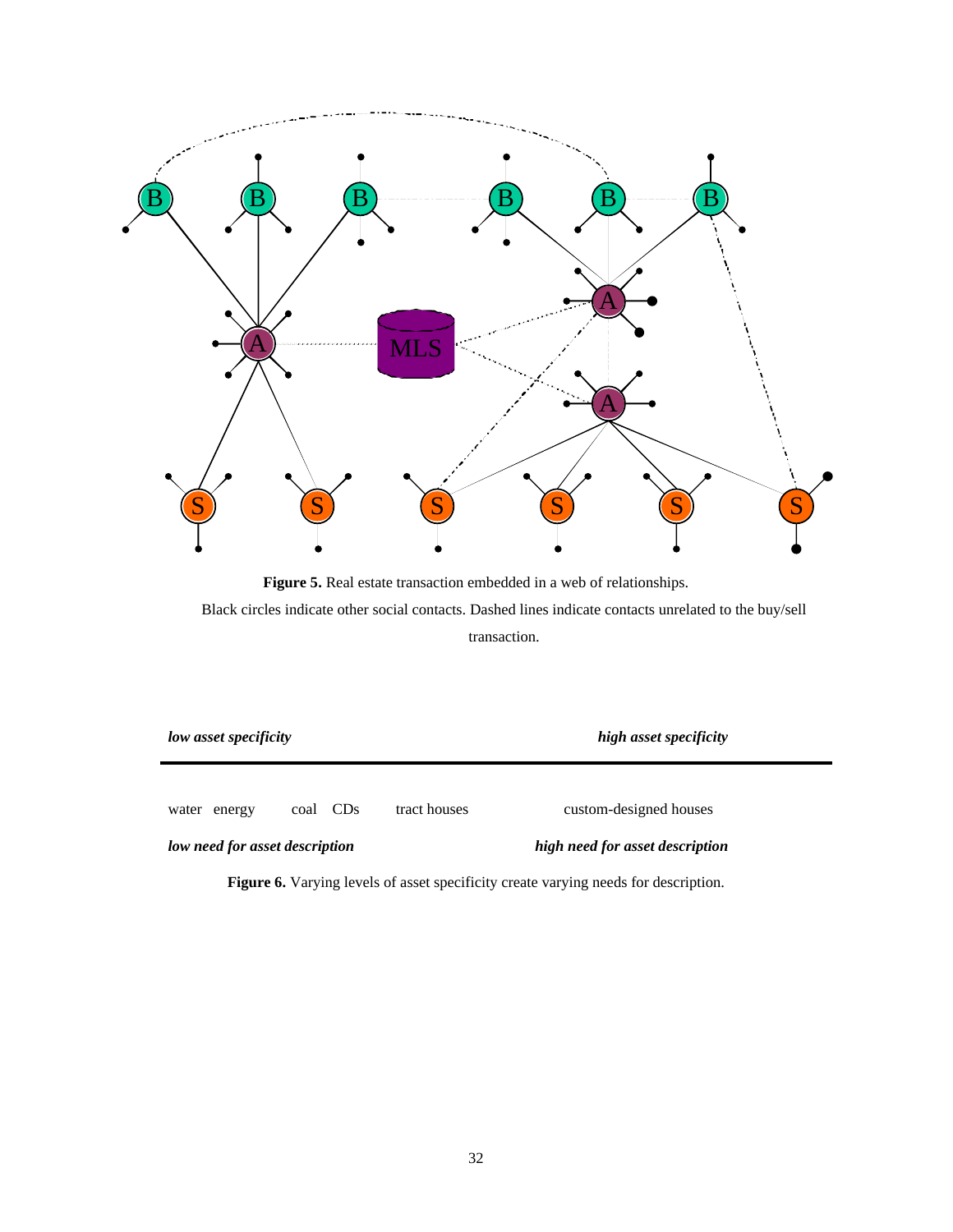| <b>Elements of Perspective</b> | <b>Transaction Cost</b>                                         | Social Capital                                                    |
|--------------------------------|-----------------------------------------------------------------|-------------------------------------------------------------------|
| Transaction                    | Isolatable from context                                         | Embedded in context                                               |
| Role of Information            | External to participants, transportable                         | Embedded in social networks                                       |
| Role of Intermediaries         | Replaceable by lower costs media                                | Central to the social networks                                    |
| Agent's role                   | Based on explicit contracts                                     | Driven by relations and ties among<br>people                      |
| Social structures              | Unimportant to transaction                                      | Primary to closing the house                                      |
| Roles of ICT                   | Decoupler of transactions, focused on<br>information processing | Magnifier of social capital, focused on<br>value of communicating |

**Table 1.** Contrasting Transaction-cost and Social-capital perspectives.